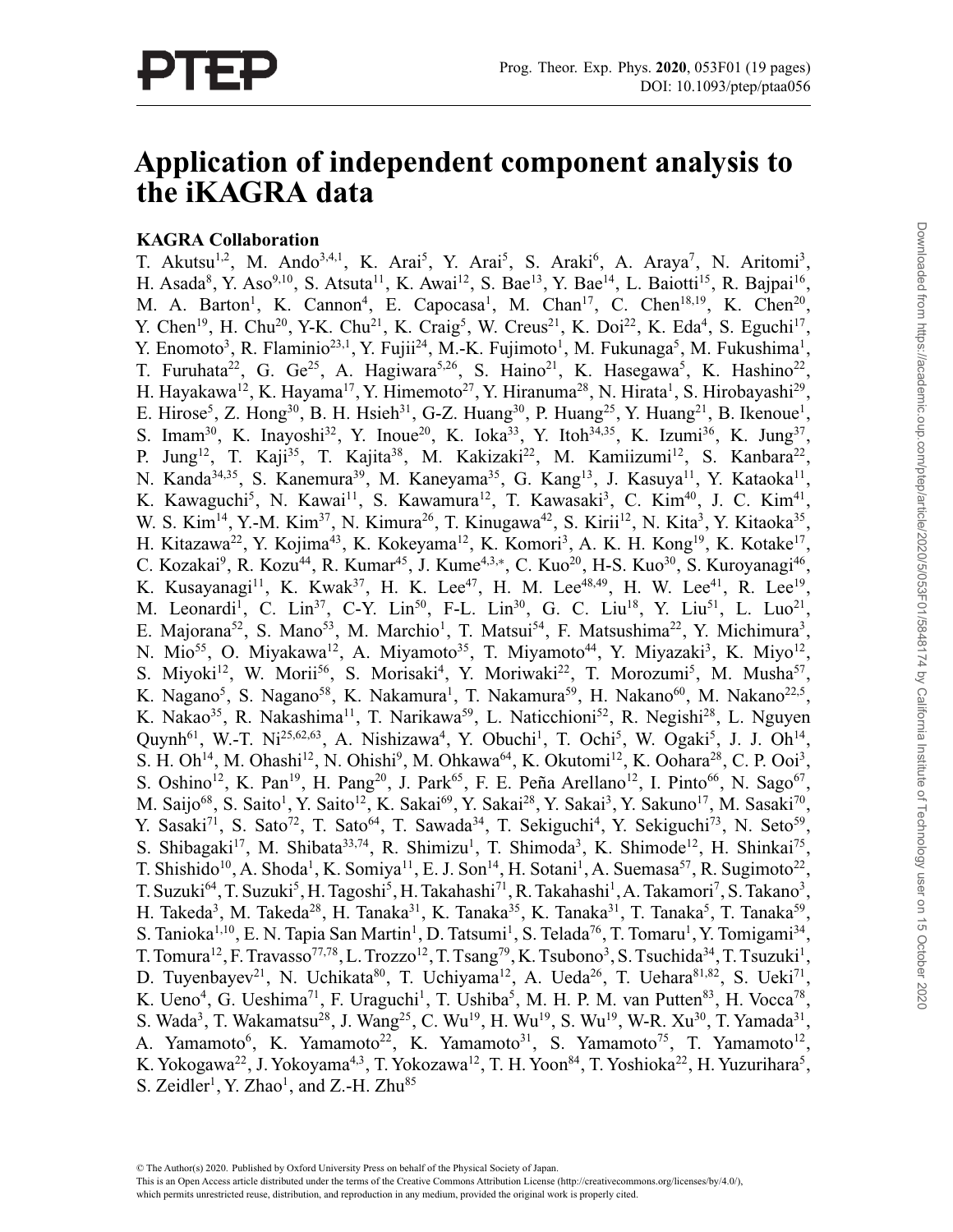*Gravitational Wave Project Office, National Astronomical Observatory of Japan (NAOJ), Mitaka City, Tokyo 181-8588, Japan*

 *Advanced Technology Center, National Astronomical Observatory of Japan (NAOJ), Mitaka City, Tokyo 181- 8588, Japan*

*Department of Physics, The University of Tokyo, Bunkyo-ku, Tokyo 113-0033, Japan*

*Research Center for the Early Universe (RESCEU), The University of Tokyo, Bunkyo-ku, Tokyo 113-0033, Japan*

*Institute for Cosmic Ray Research (ICRR), KAGRA Observatory, The University of Tokyo, Kashiwa City, Chiba 277-8582, Japan*

 *Accelerator Laboratory, High Energy Accelerator Research Organization (KEK), Tsukuba City, Ibaraki 305- 0801, Japan*

*Earthquake Research Institute, The University of Tokyo, Bunkyo-ku, Tokyo 113-0032, Japan*

*Department of Mathematics and Physics, Hirosaki University, Hirosaki City, Aomori 036-8561, Japan*

*Kamioka Branch, National Astronomical Observatory of Japan (NAOJ), Kamioka-cho, Hida City, Gifu 506- 1205, Japan*

*The Graduate University for Advanced Studies (SOKENDAI), Mitaka City, Tokyo 181-8588, Japan*

*Graduate School of Science andTechnology,Tokyo Institute ofTechnology, Meguro-ku,Tokyo 152-8551, Japan*

*Institute for Cosmic Ray Research (ICRR), KAGRA Observatory, The University of Tokyo, Kamioka-cho, Hida City, Gifu 506-1205, Japan*

*Korea Institute of Science and Technology Information (KISTI), Yuseong-gu, Daejeon 34141, Korea*

*National Institute for Mathematical Sciences, Daejeon 34047, Korea*

*Department of Earth and Space Science, Graduate School of Science, Osaka University, Toyonaka City, Osaka 560-0043, Japan*

*School of High Energy Accelerator Science, The Graduate University for Advanced Studies (SOKENDAI), Tsukuba City, Ibaraki 305-0801, Japan*

*Department of Applied Physics, Fukuoka University, Jonan, Fukuoka City, Fukuoka 814-0180, Japan Department of Physics, Tamkang University, Danshui Dist., New Taipei City 25137, Taiwan*

*Department of Physics and Institute of Astronomy, National Tsing Hua University, Hsinchu 30013, Taiwan Department of Physics, Center for High Energy and High Field Physics, National Central University, Zhongli District, Taoyuan City 32001, Taiwan*

*Institute of Physics, Academia Sinica, Nankang, Taipei 11529, Taiwan*

*Department of Physics, University of Toyama, Toyama City, Toyama 930-8555, Japan*

*Univ. Grenoble Alpes, Laboratoire d'Annecy de Physique des Particules (LAPP), Université Savoie Mont Blanc, CNRS/IN2P3, F-74941 Annecy, France*

*Department of Astronomy, The University of Tokyo, Mitaka City, Tokyo 181-8588, Japan*

*State Key Laboratory of Magnetic Resonance and Atomic and Molecular Physics, Wuhan Institute of Physics and Mathematics (WIPM), Chinese Academy of Sciences, Xiaohongshan, Wuhan 430071, China*

*Applied Research Laboratory, High EnergyAccelerator Research Organization (KEK), Tsukuba City, Ibaraki 305-0801, Japan*

*College of Industrial Technology, Nihon University, Narashino City, Chiba 275-8575, Japan*

*Graduate School of Science and Technology, Niigata University, Nishi-ku, Niigata City, Niigata 950-2181, Japan*

*Faculty of Engineering, University of Toyama, Toyama City, Toyama 930-8555, Japan*

*Department of Physics, National Taiwan Normal University, sec. 4, Taipei 116, Taiwan*

*Institute for Cosmic Ray Research (ICRR), Research Center for Cosmic Neutrinos (RCCN), The University of Tokyo, Kashiwa City, Chiba 277-8582, Japan*

*Kavli Institute forAstronomy andAstrophysics, Peking University,Yiheyuan Road 5, Haidian District, Beijing 100871, China*

*Yukawa Institute for Theoretical Physics (YITP), Kyoto University, Sakyou-ku, Kyoto City, Kyoto 606-8502, Japan*

*Department of Physics, Graduate School of Science, Osaka City University, Sumiyoshi-ku, Osaka City, Osaka 558-8585, Japan*

*Nambu Yoichiro Institute of Theoretical and Experimental Physics (NITEP), Osaka City University, Sumiyoshi-ku, Osaka City, Osaka 558-8585, Japan*

*Institute of Space andAstronautical Science (JAXA), Chuo-ku, Sagamihara City, Kanagawa 252-0222, Japan*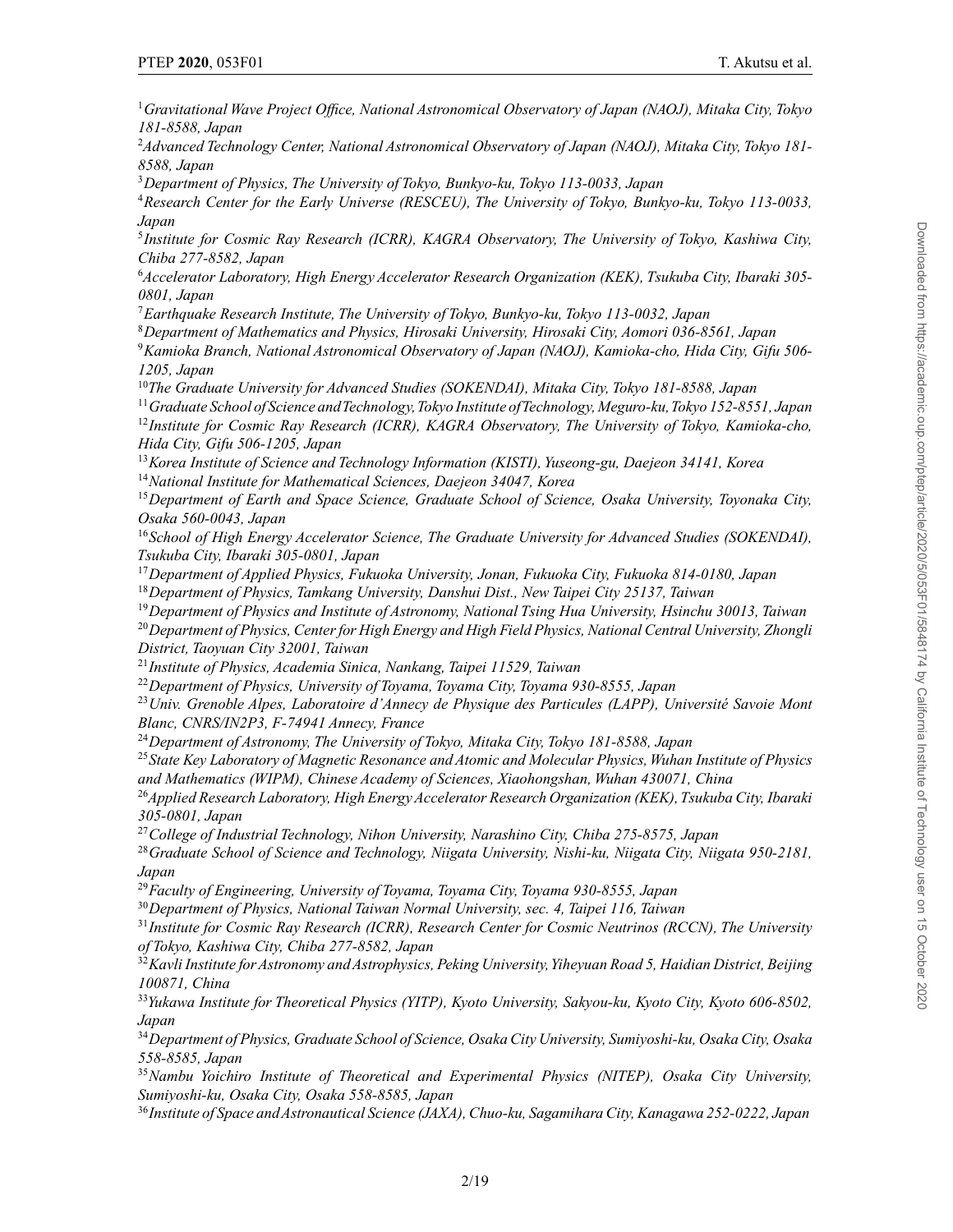*Department of Physics, School of Natural Science, Ulsan National Institute of Science and Technology (UNIST), Ulsan 44919, Korea Institute for Cosmic Ray Research (ICRR), The University of Tokyo, Kashiwa City, Chiba 277-8582, Japan Graduate School of Science, Osaka University, Toyonaka City, Osaka 560-0043, Japan Department of Physics, Ewha Womans University, Seodaemun-gu, Seoul 03760, Korea Department of Computer Simulation, Inje University, Gimhae, Gyeongsangnam-do 50834, Korea Department of Astronomy, The University of Tokyo, Bunkyo-ku, Tokyo 113-0033, Japan Department of Physical Science, Hiroshima University, Higashihiroshima City, Hiroshima 903-0213, Japan Institute for Cosmic Ray Research (ICRR), Research Center for Cosmic Neutrinos (RCCN), The University of Tokyo, Kamioka-cho, Hida City, Gifu 506-1205, Japan California Institute of Technology, Pasadena, CA 91125, USA Institute for Advanced Research, Nagoya University, Furocho, Chikusa-ku, Nagoya City, Aichi 464-8602, Japan Department of Physics, Hanyang University, Seoul 133-791, Korea Korea Astronomy and Space Science Institute (KASI), Yuseong-gu, Daejeon 34055, Korea Department of Physics and Astronomy, Seoul National University, Gwanak-gu, Seoul 08826, Korea*

*National Center for High-performance Computing, National Applied Research Laboratories, Hsinchu Science Park, Hsinchu City 30076, Taiwan*

*Department of Advanced Materials Science, The University of Tokyo, Kashiwa City, Chiba 277-8582, Japan Istituto Nazionale di Fisica Nucleare (INFN), Sapienza University, Roma 00185, Italy*

*Department of Mathematical Analysis and Statistical Inference, The Institute of Statistical Mathematics, Tachikawa City, Tokyo 190-8562, Japan*

*School of Physics, Korea Institute for Advanced Study (KIAS), Seoul 02455, Korea*

*Institute for Photon Science and Technology, The University of Tokyo, Bunkyo-ku, Tokyo 113-8656, Japan*

*Disaster Prevention Research Institute, Kyoto University, Uji City, Kyoto 611-0011, Japan*

*Institute for Laser Science, University of Electro-Communications, Chofu City, Tokyo 182-8585, Japan*

*TheApplied Electromagnetic Research Institute, National Institute of Information and CommunicationsTechnology (NICT), Koganei City, Tokyo 184-8795, Japan*

*Department of Physics, Kyoto University, Sakyou-ku, Kyoto City, Kyoto 606-8502, Japan*

*Faculty of Law, Ryukoku University, Fushimi-ku, Kyoto City, Kyoto 612-8577, Japan*

*Department of Physics, University of Notre Dame, Notre Dame, IN 46556, USA*

*Department of Physics, National Tsing Hua University, Hsinchu 30013, Taiwan*

*School of Optical Electrical and Computer Engineering, The University of Shanghai for Science and Technology, Shanghai 200093, China*

*Faculty of Engineering, Niigata University, Nishi-ku, Niigata City, Niigata 950-2181, Japan*

*Optical instrument developement team, Korea Basic Science Institute, 169-148, Gwahak-ro, Yuseong-gu, Daejeon, Korea*

*Department of Engineering, University of Sannio, Benevento 82100, Italy*

*Faculty of Arts and Science, Kyushu University, Nishi-ku, Fukuoka City, Fukuoka 819-0395, Japan*

*Research Institute for Science and Engineering, Waseda University, Shinjuku, Tokyo 169-8555, Japan*

*Department of Electronic Control Engineering, National Institute of Technology, Nagaoka College, Nagaoka City, Niigata 940-8532, Japan*

*Kavli Institute for the Physics and Mathematics of the Universe (IPMU), Kashiwa City, Chiba 277-8583, Japan*

*Department of Information & Management Systems Engineering, Nagaoka University of Technology, Nagaoka City, Niigata 940-2188, Japan*

*Graduate School of Science and Engineering, Hosei University, Koganei City, Tokyo 184-8584, Japan*

*Faculty of Science, Toho University, Funabashi City, Chiba 274-8510, Japan*

*Max Planck Institute for Gravitational Physics, Potsdam Science Park, Am Mühlenberg 1, D-14476 Potsdam, Germany*

*Faculty of Information Science and Technology, Osaka Institute of Technology, Hirakata City, Osaka 573- 0196, Japan*

*National Metrology Institute of Japan, National Institute of Advanced Industrial Science and Technology, Tsukuba City, Ibaraki 305-8568, Japan*

*University of Camerino, via Madonna delle Carderi 9, 62032 Camerino (MC), Italy*

*Istituto Nazionale di Fisica Nucleare, University of Perugia, Perugia 06123, Italy*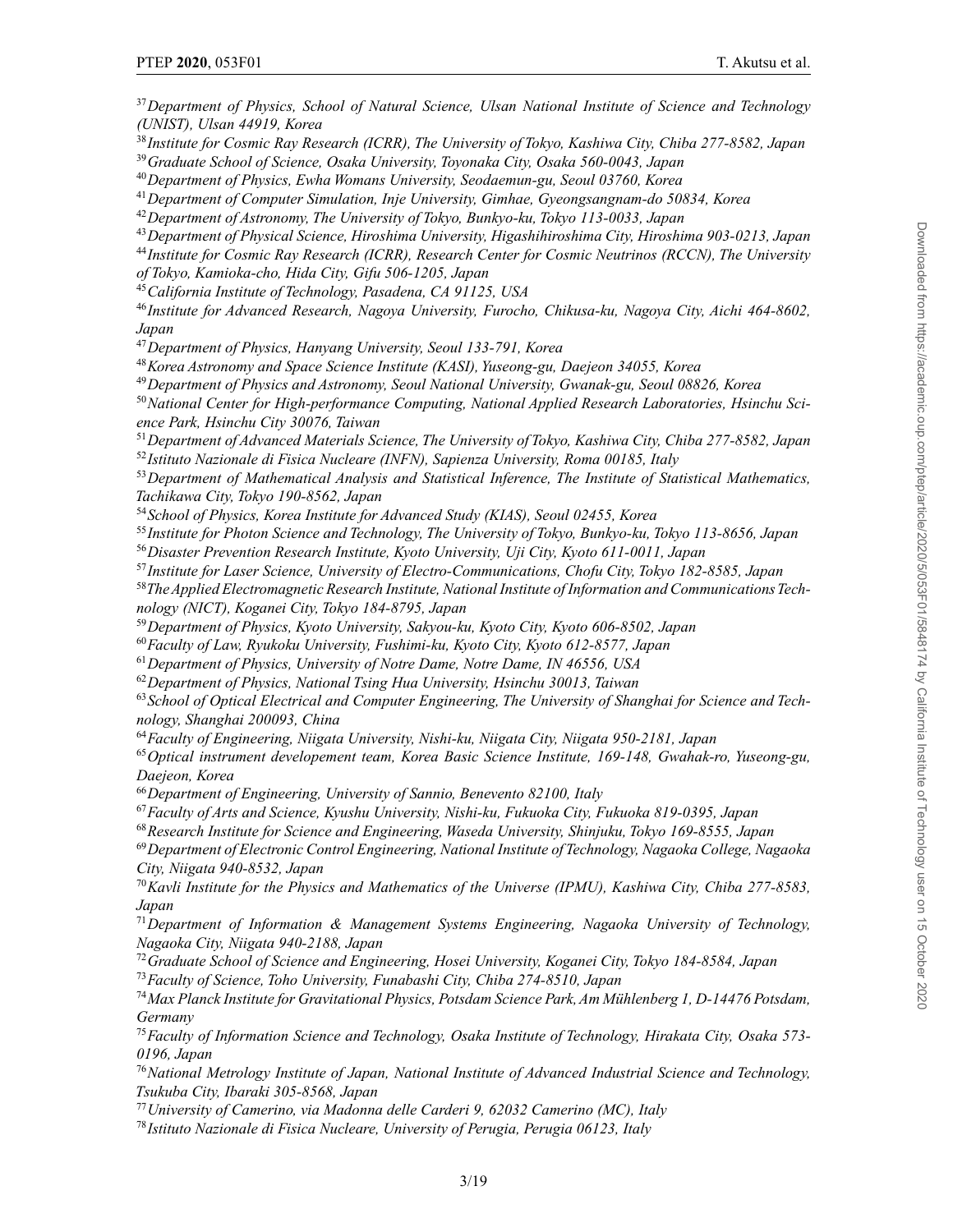<sup>79</sup>*Faculty of Science, Department of Physics, The Chinese University of Hong Kong, Shatin, N.T., Hong Kong, Hong Kong*

<sup>80</sup>*Faculty of Science, Niigata University, Nishi-ku, Niigata City, Niigata 950-2181, Japan*

<sup>81</sup>*Department of Communications, National Defense Academy of Japan, Yokosuka City, Kanagawa 239-8686, Japan*

<sup>82</sup>*Department of Physics, University of Florida, Gainesville, FL 32611, USA*

<sup>83</sup>*Department of Physics and Astronomy, Sejong University, Gwangjin-gu, Seoul 143-747, Korea*

<sup>84</sup>*Department of Physics, Korea University, Seongbuk-gu, Seoul 02841, Korea*

<sup>85</sup>*Department of Astronomy, Beijing Normal University, Beijing 100875, China* <sup>∗</sup>E-mail: kjun0107@resceu.s.u-tokyo.ac.jp

Received August 8, 2019; Revised March 30, 2020; Accepted March 31, 2020; Published May 28, 2020

................................................................................................................... We apply independent component analysis (ICA) to real data from a gravitational wave detector for the first time. Specifically, we use the iKAGRA data taken in April 2016, and calculate the correlations between the gravitational wave strain channel and 35 physical environmental channels. Using a couple of seismic channels which are found to be strongly correlated with the strain, we perform ICA. Injecting a sinusoidal continuous signal in the strain channel, we find that ICA recovers correct parameters with enhanced signal-to-noise ratio, which demonstrates the usefulness of this method. Among the two implementations of ICA used here, we find the correlation method yields the optimal results for the case of environmental noise acting on the strain channel linearly.

Subject Index E02, F30

### **1. Introduction**

Though Einstein showed the existence of a gravitational wave solution in his theory of general relativity in 1916, it has taken exactly a century for mankind to succeed in its direct detection. This delay is primarily due to the fact that the gravitational force is exceedingly weak compared with other interactions.

The first detection of a gravitational wave by the advanced Laser Interferometer Gravitational wave Observatory (aLIGO) [\[1\]](#page-17-0) had a great impact on science and represented the beginning of gravitational wave astronomy. Following aLIGO and advanced Virgo, the large-scale cryogenic gravitational wave telescope (LCGT), now known as KAGRA, has been constructed in Kamioka, Japan [\[2\]](#page-17-0). KAGRA will play very important roles in the international network of gravitational wave detection by measuring a number of polarization properties, which is indispensable in proving general relativity [\[3\]](#page-17-0), and by improving the sky localization of each event significantly [\[4](#page-17-0)]. As the first underground and cryogenic detector, it will also provide important information to the third-generation detectors.

Because gravity is the weakest force among the four elementary interactions, gravitational waves have high penetrating power. Therefore, unlike electromagnetic waves, they can propagate without being influenced by the interstellar medium. In the same way, they enable us to see deep inside dense matter, such as the core of neutron stars, and bring information that electromagnetic waves cannot. On the other hand, due to this property, gravitational wave signals tend to be quite small and their detection becomes very difficult. Thus, it is important to develop methods for extraction of these tiny signals. There are a number of methods which extract signal from large amounts of noise, such as matched filtering [\[5](#page-17-0)], which yields an optimal result if (and only if) the underlying noise is Gaussian distributed. However, the problem is not so simple, as it is known that non-Gaussian noise exists in real data, which decreases the performance of analysis methods assuming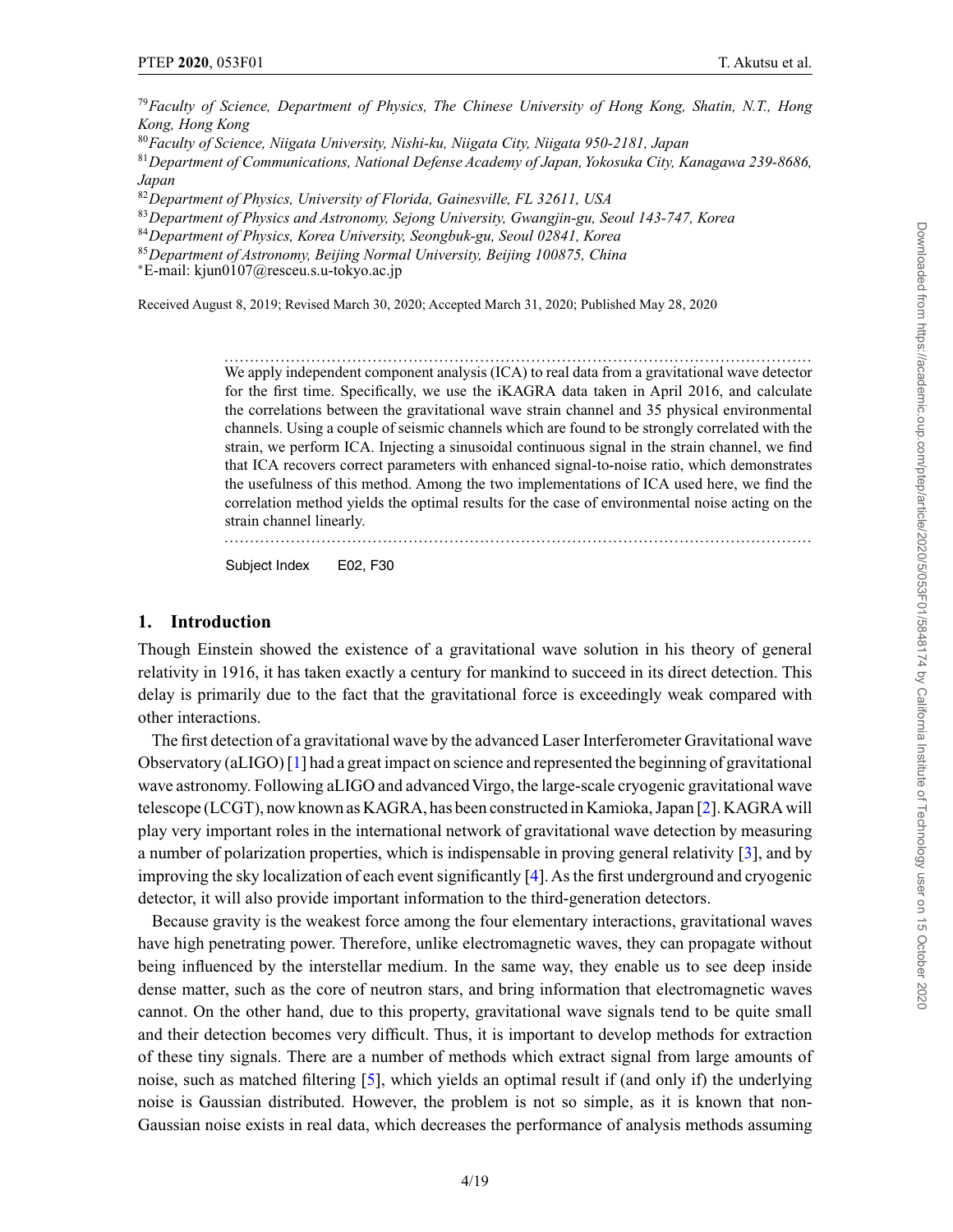<span id="page-4-0"></span>the Gaussianity of the noise. What is worse, the noise may be mistaken for true signals, increasing the false alarm probability. Thus, it is necessary to deal with non-Gaussianity properly, as stressed in Ref. [\[6\]](#page-17-0). Characterization, mitigation, and even subtraction of the noise in gravitational wave detector output have been extensively studied in the literature. The standard methods, including pre-data conditioning (whitening, band-passing), line removal, and  $\chi^2$  veto are described well in the overview in Ref. [\[7\]](#page-17-0). Many recent works demonstrate the performance of deep neural networks  $[8-13]$  $[8-13]$ , but see also Ref.  $[14]$ .

In this situation, independent component analysis (ICA) [\[15–17\]](#page-18-0), which separates mixed signal components, occupies a unique position among signal processing methods because it makes use of the non-Gaussianity of signals and noise instead of treating it as an obstacle. ICA has been used in various fields in astronomy, see, e.g., Refs. [\[18–26](#page-18-0)]. For example, Ref. [\[18\]](#page-18-0) demonstrated ICA (EFICA and WASOBI) performance on simulated data mimicking two gravitational wave interferometer outputs. The current paper, on the other hand, demonstrates it using real gravitational wave strain data from the iKAGRA detector and multiple real auxiliary channels that recorded the status of the detector. ICA can separate various components obeying non-Gaussian distributions, so that it can remove (part of) the non-Gaussian noise from strain data that records gravitational wave signals. Then, the strain channel consists of the real signal and (nearly) Gaussian noise. Therefore, ICA can support the conventional matched filter technique as a non-Gaussian noise subtraction scheme. In addition, ICA can be used even in the case when the noise is nonlinearly coupled to the strain channel, as demonstrated in Ref. [\[27\]](#page-18-0).

In this paper we use the correlation method [\[27](#page-18-0)] (or the Gram–Schmidt orthogonalization method in the case of multiple channels in general) and FastICA [\[31](#page-18-0)]. The former method, although conceptually different in derivation, has practically the same expression as Wiener filtering [\[33–38\]](#page-18-0), which has been used to analyze Caltech 40 m and LIGO data, and quite remarkable success was recently reported [\[38\]](#page-18-0) by using witness sensors, including voltage monitors of the analog electronics for the power main and photodiodes that monitor the beam motion and its size for beam jitter. We report the results of the application of these two different ICA methods to the iKAGRA data and discuss their usefulness in gravitational wave data analysis. The paper is organized as follows. In Sect. 2 we introduce ICA in the simplest case where only one environmental channel is incorporated in the strain channel and review the analytic formulas of the correlation method obtained in our previous paper [\[27](#page-18-0)]. Then we extend this method to the case where two different environmental channels are included. We also introduce FastICA, which is formulated in a different way. In Sect. [3](#page-9-0) we present our application of ICA to the iKAGRA data with an injected artificial continuous signal. Then, we discuss the results, focusing on the difference between the two methods, in Sect. [4.](#page-15-0) We argue that for the current setup, where noise measured by the environmental channels affects the strain linearly and additively, what we call the correlation method yields the optimal result. Finally, Sect. [5](#page-16-0) is devoted to our conclusions.

#### **2. Independent component analysis**

As seen in our previous paper [\[6\]](#page-17-0), signal detection under non-Gaussian noise is much more involved than the case with Gaussian noise since the optimal statistic has a much more complicated form. ICA is an attractive signal processing method because it makes use of the non-Gaussian nature of the signals [\[15–17](#page-18-0)] (see Refs. [\[28,29](#page-18-0)] for textbooks). We introduce here two ICA methods for non-Gaussian noise subtraction.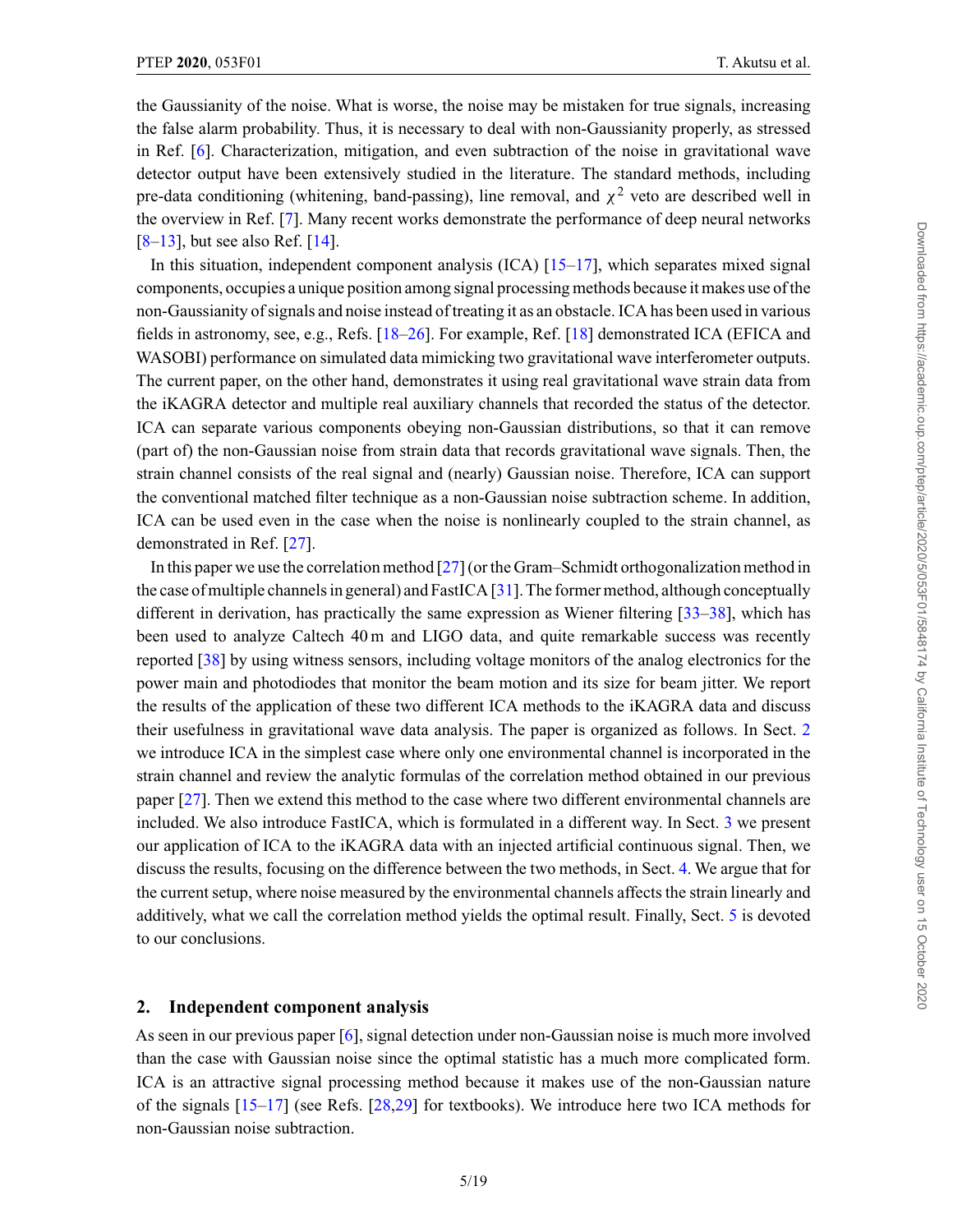<span id="page-5-0"></span>Basically, this method only assumes statistical independence between the signal and the noise, and does not impose any other conditions on their distributions. However, a simpler formulation can be achieved by using physical information from gravitational wave detection, as expressed in Ref. [\[27\]](#page-18-0), following which, we first formulate the subtraction of non-Gaussian noise in the gravitational wave detection for the case where the noise is linearly coupled to the strain. Then we introduce analytic ICA formulas for this case, which we call the correlation method. Previously, this was two-component analysis in Ref. [\[27](#page-18-0)], but we have developed here a multiple-component version for combining different environmental channels.

On the other hand, there is a robust formulation which does not incorporate any information about the system concerned, which is called FastICA [\[31\]](#page-18-0). We also introduce this method in this section and apply it in our analysis for comparison.

### *2.1. Removing non-Gaussian noise*

In this paper we consider the following simple problem as a first step to testing the applicability of ICA for gravitational wave detection. Let us consider the case where we have two detector outputs,  $x_1(t)$  and  $x_2(t)$ , where *t* stands for time. The former is the output from the laser interferometer, namely, the strain channel, and the latter is an environmental channel such as the output of a seismograph. We wish to separate the gravitational wave signal  $h(t)$  and non-Gaussian noise  $k(t)$  using the data of<sup>*t*</sup>*x*(*t*) = (*x*<sub>1</sub>(*t*), *x*<sub>2</sub>(*t*)).

As the simplest case we assume that there is a linear relation between the outputs and the sources:

$$
\mathbf{x}(t) = \begin{pmatrix} x_1(t) \\ x_2(t) \end{pmatrix} = A\mathbf{s}(t), \qquad \mathbf{s}(t) = \begin{pmatrix} s_1(t) \\ s_2(t) \end{pmatrix} = \begin{pmatrix} h(t) + n(t) \\ k(t) \end{pmatrix}, \tag{1}
$$

where *A* is assumed to be a time-independent matrix. Since the output of a laser interferometer, of course, suffers from Gaussian noise  $n(t)$ , we can regard  $s_1(t) = h(t) + n(t)$  as the original signal. Note that the non-Gaussian noise  $k(t)$  can contain any Gaussian noise as part of it. Thus, we have not added any Gaussian noise to  $s_2(t)$  explicitly.

Since the gravitational wave is so weak that it will not affect any environmental meters such as a seismograph, one may set *A* as

$$
A = \begin{pmatrix} a_{11} & a_{12} \\ 0 & a_{22} \end{pmatrix}.
$$
 (2)

The aim of ICA is to find a linear transformation

$$
y = Wx \tag{3}
$$

such that two components of the transformed variables  $y$  are statistically independent of each other. Here, the distribution of *y*,  $p_y(y)$ , is constructed from the observed distribution function of *x*,  $p_x(x)$ , through the transformation in Eq.  $(3)$  as

$$
p_{y}(y) \equiv ||W^{-1}|| p_{x}(x), \qquad (4)
$$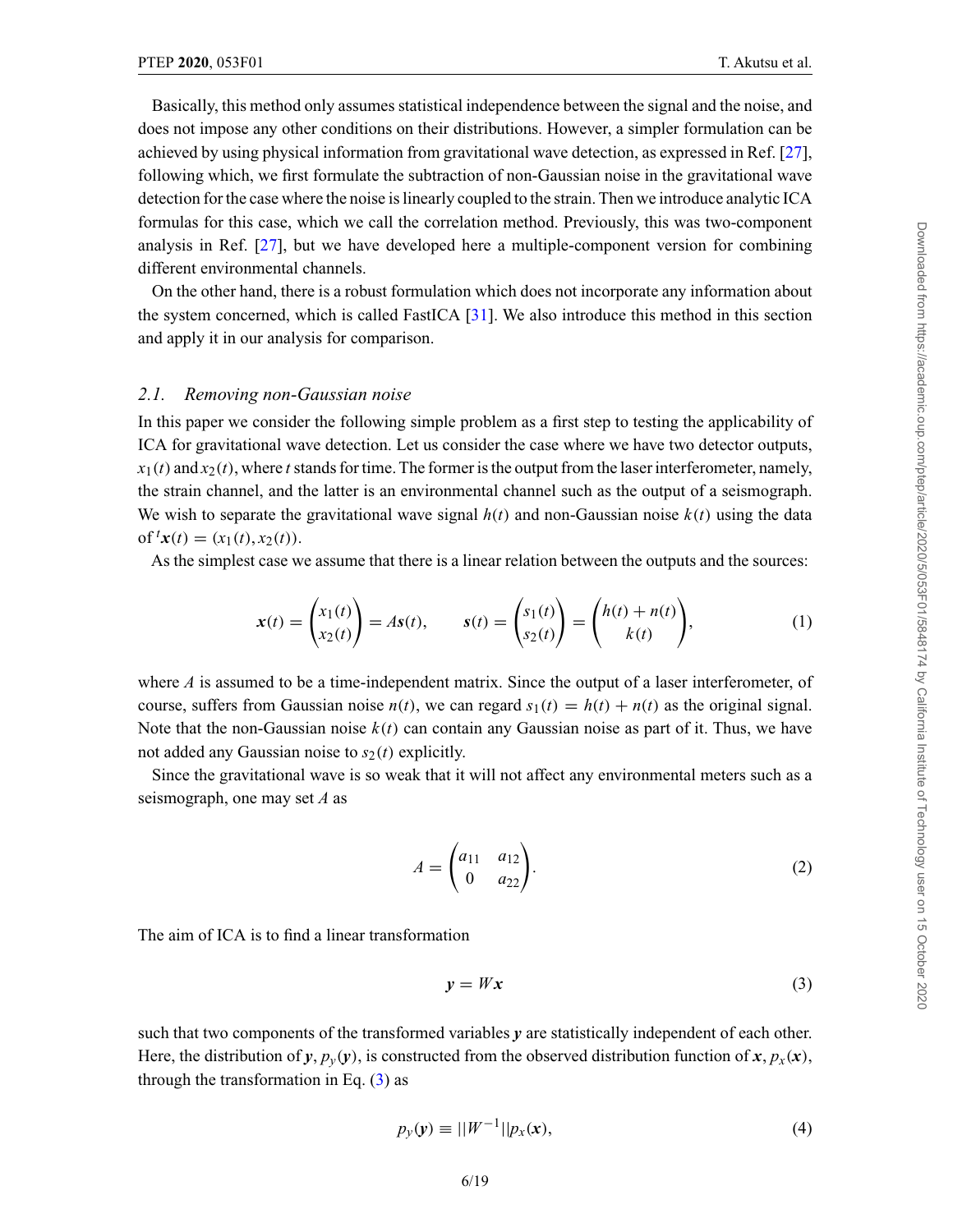<span id="page-6-0"></span>where  $||X||$  denotes the determinant of matrix X. Thanks to the assumption in Eq. [\(2\)](#page-5-0), the matrix *W* also takes the form

$$
W = \begin{pmatrix} w_{11} & w_{12} \\ 0 & w_{22} \end{pmatrix}.
$$
 (5)

However, since we do not know all the component of *A*, we attempt to determine *W* to be  $A^{-1}$ in such a way that the components of  $y$ ,  $y_1(t)$  and  $y_2(t)$ , are statistically independent as far as possible. In Ref. [\[27\]](#page-18-0) this was achieved by using the the Kullback–Leibler divergence [\[30\]](#page-18-0), which represents distance in the space of statistical distribution functionals. It is defined between two arbitrary probability distribution functions (PDFs), e.g.  $p_y(y)$  and  $q(y)$ , as

$$
D[p_y(y); q(y)] = \int p_y(y) \ln \frac{p_y(y)}{q(y)} dy = E_{p_y} \left[ \ln \frac{p_y(y)}{q(y)} \right].
$$
 (6)

Here,  $E_{p_y}[\cdot]$  denotes an expectation value with respect to a PDF  $p_y$ . Then we can obtain mutually independent variables *y* by minimizing a cost function  $L_q(W) \equiv D[p_v(y); q(y)]$ , where  $q(y)$  $q(y_1)q(y_2)$  is an appropriately chosen distribution function.

The best choice of  $q(y)$  is obviously the true distribution function of the independent source variables *s*,  $r(s) = r_1[s_1(t)]r_2[s_2(t)]$ , which is not known a priori. Because  $n(t)$  is Gaussian with vanishing mean in this simple setup, its statistical property is entirely characterized by the two-point correlation function  $K(t-t') = \langle n(t)n(t') \rangle$ . Then, the marginal distribution function of  $s_1(t)$  is given by

$$
r_1[s_1(t)] = \frac{1}{\sqrt{2\pi}\sigma} \exp\left[-\frac{1}{2\sigma^2} (s_1(t) - h(t,\theta))^2\right], \qquad \sigma^2 = K(0),
$$
 (7)

where  $h(t, \theta)$  is the actual waveform of the gravitational radiation emitted from some source, where  $\theta$  collectively denotes the parameters of the source. On the other hand, we do not specify the PDF of  $k(t)$ ,  $r_2(s_2)$ , except that it is a super-Gaussian distribution such as a Poisson distribution with a larger tail than Gaussian. We show, however, that we can obtain the matrix *W* easily for our particular problem with  $a_{21} = w_{21} = 0$ , as we see below.

# *2.2. Correlation method*

From now on we replace the ensemble average *E*[·] by the temporal average of observed values of *x*, which we denote by brackets. For the true distribution  $r(y)$ , minimization of the cost function  $L_r(W)$ results in decorrelating  $y_1$  and  $y_2$  [\[27\]](#page-18-0), i.e.  $\langle y_1(t)y_2(t) \rangle = 0$ .

From

$$
\begin{pmatrix} y_1(t) \\ y_2(t) \end{pmatrix} = \begin{pmatrix} w_{11} & w_{12} \\ 0 & w_{22} \end{pmatrix} \begin{pmatrix} x_1(t) \\ x_2(t) \end{pmatrix} = \begin{pmatrix} w_{11}x_1(t) + w_{12}x_2(t) \\ w_{22}x_2(t) \end{pmatrix},
$$
(8)

it is equivalent to requiring

$$
\langle y_1(t)x_2(t) \rangle = w_{11} \langle x_1(t)x_2(t) \rangle + w_{12} \langle x_2^2(t) \rangle = 0.
$$
 (9)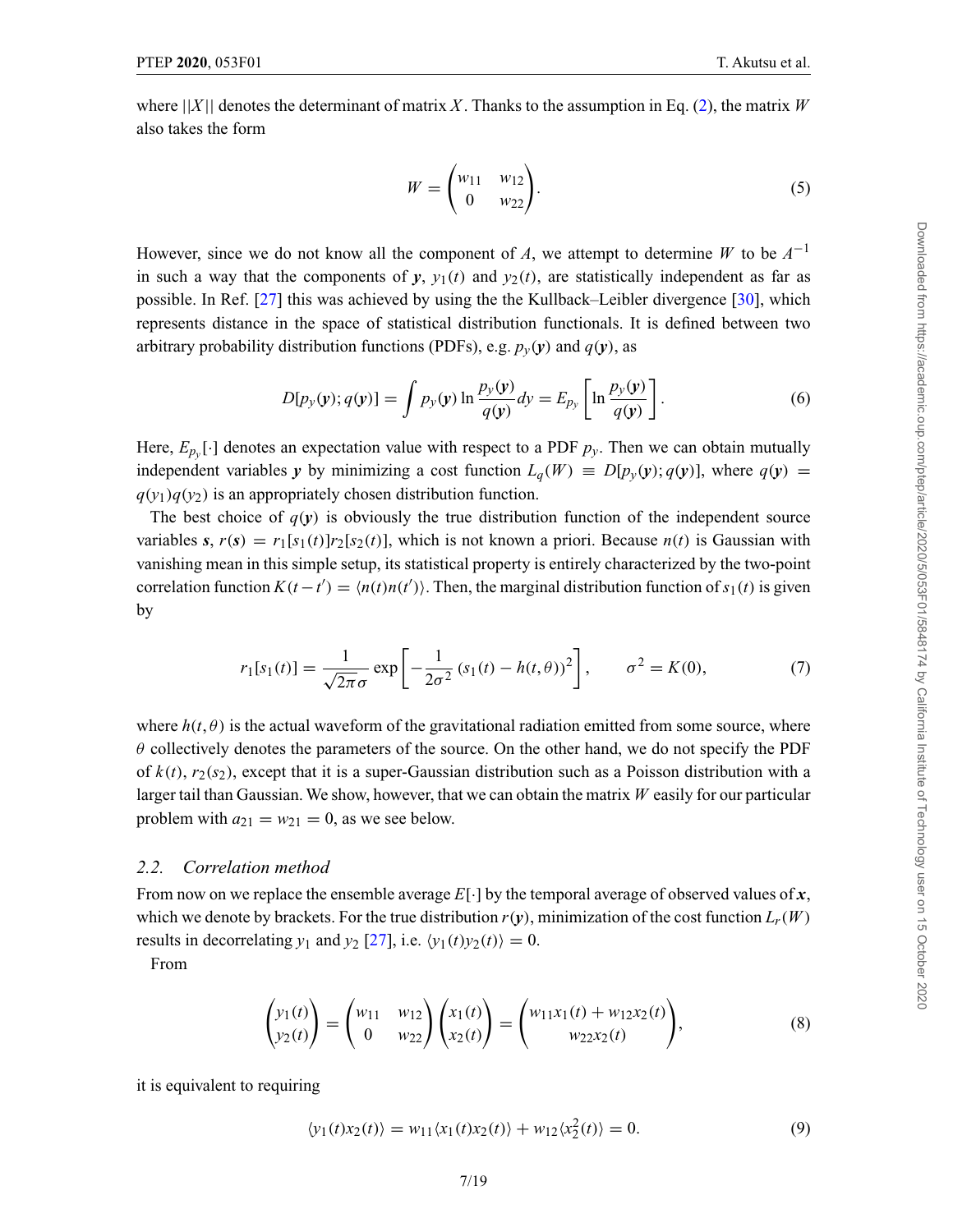We therefore obtain

$$
w_{12} = -\frac{\langle x_1 x_2 \rangle}{\langle x_2^2 \rangle} w_{11}.
$$
 (10)

Since ICA does not uniquely determine the overall factor of *y*, this relation suffices for our purpose to determine *y*1. These are what we calculated in our previous paper [\[27](#page-18-0)] using the Kullback–Leibler divergence.

Here we develop a multiple-component method for further analysis; we apply it in Sect. [3.2.2.](#page-12-0) For three components,  $y(t)$  and  $x(t)$  become

$$
\begin{pmatrix} y_1(t) \\ y_2(t) \\ y_3(t) \end{pmatrix} = \begin{pmatrix} w_{11} & w_{12} & w_{13} \\ 0 & w_{22} & w_{23} \\ 0 & w_{32} & w_{33} \end{pmatrix} \begin{pmatrix} x_1(t) \\ x_2(t) \\ x_3(t) \end{pmatrix} = \begin{pmatrix} w_{11}x_1(t) + w_{12}x_2(t) + w_{13}x_3(t) \\ w_{22}x_2(t) + w_{23}x_3(t) \\ w_{32}x_2(t) + w_{33}x_3(t) \end{pmatrix}
$$
(11)

and

$$
\begin{pmatrix} x_1(t) \\ x_2(t) \\ x_3(t) \end{pmatrix} = \begin{pmatrix} a_{11} & a_{12} & a_{13} \\ 0 & a_{22} & a_{23} \\ 0 & a_{32} & a_{33} \end{pmatrix} \begin{pmatrix} s_1(t) \\ s_2(t) \\ s_3(t) \end{pmatrix} = \begin{pmatrix} a_{11}s_1(t) + a_{12}s_2(t) + a_{13}s_3(t) \\ a_{22}s_2(t) + a_{23}s_3(t) \\ a_{32}s_2(t) + a_{33}s_3(t) \end{pmatrix}.
$$
 (12)

In this case also, the minimization of the cost function results in decorrelating  $y$ ,  $\langle y_1 y_2 \rangle = \langle y_2 y_3 \rangle =$  $\langle y_3 y_1 \rangle = 0$ . This is achieved by an analog of the Gram- $\hat{a}L$  Schmidt process, which is a method for orthonormalizing a set of vectors, and it can be extended to the case where there are more than three components.

Because of the gauge degree of freedom, we can take  $w_{32} = 0$  without loss of generality and choose

$$
y_3(t) = \tilde{x}_3(t) \equiv \frac{x_3(t)}{\sqrt{\langle x_3^2 \rangle}}.
$$
\n(13)

We first require  $\langle y_2(t)y_3(t) \rangle = \langle y_2(t)x_3(t) \rangle = 0$ . This gives following relation:

$$
w_{23} = -\frac{\langle x_2 x_3 \rangle}{\langle x_3^2 \rangle} w_{22}.
$$
\n(14)

Based on this, we can choose

$$
y_2(t) = \tilde{x}_2(t) \equiv \frac{x'_2(t)}{\sqrt{\langle x'_2 \rangle}}, \qquad x'_2(t) \equiv x_2(t) - \frac{\langle x_2 x_3 \rangle}{\langle x_3^2 \rangle} x_3(t). \tag{15}
$$

If we take

$$
y_1(t) = x_1(t) - \langle x_1 \tilde{x}_2 \rangle \tilde{x}_2(t) - \langle x_1 \tilde{x}_3 \rangle \tilde{x}_3(t), \tag{16}
$$

 $\langle y_1(t)y_2(t) \rangle = \langle y_2(t)y_3(t) \rangle = \langle y_3(t)y_1(t) \rangle = 0$  is satisfied. Note that Eq. (16) is symmetrical with respect to permutation of  $x_2(t)$  and  $x_3(t)$ .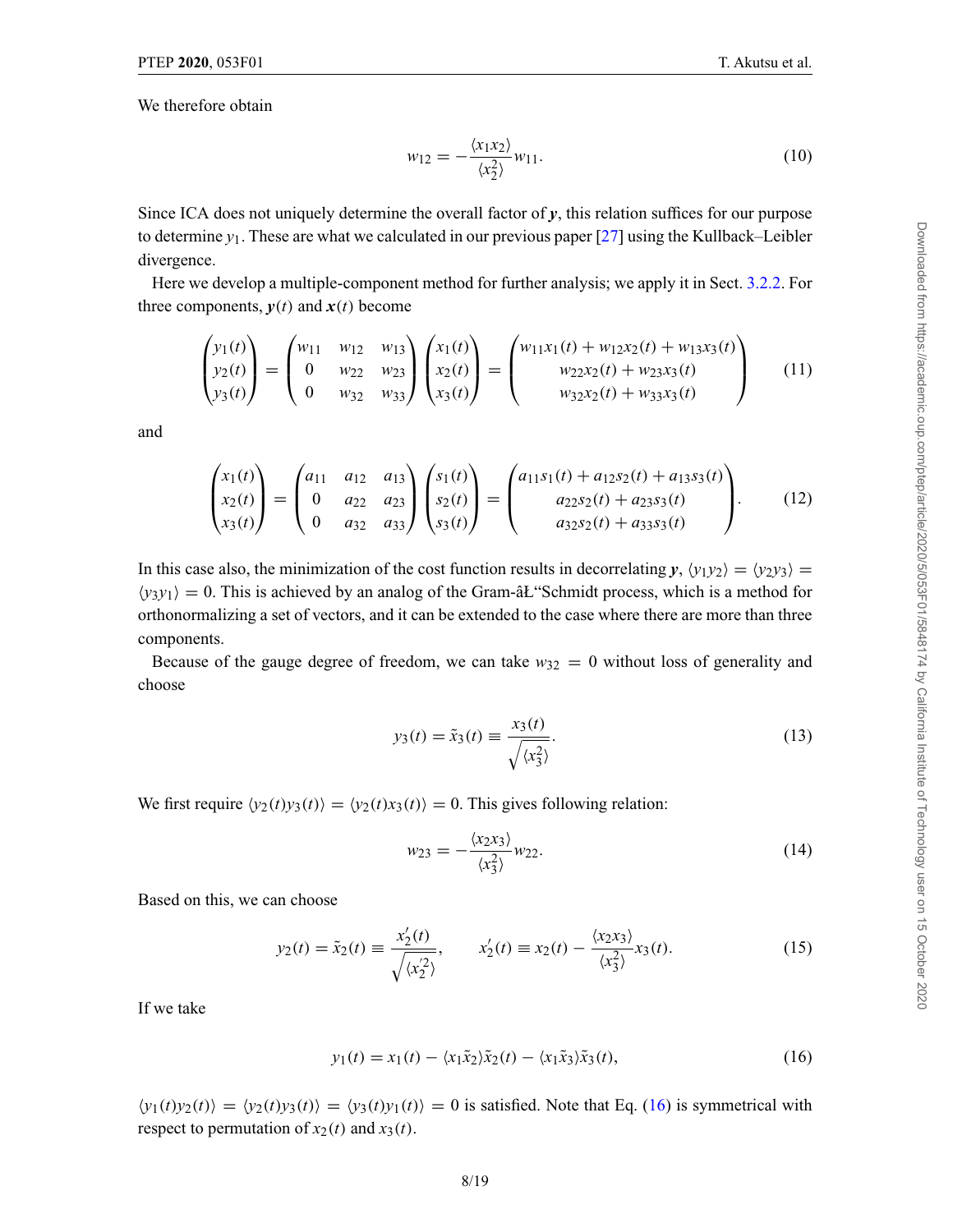<span id="page-8-0"></span>Thus we can observe that the ICA correlation method shown here is equivalent to instantaneous Wiener filtering, $<sup>1</sup>$  and this is due to the particular character of our problem that only the strain channel</sup> is sensitive to the gravitational wave signal, with  $a_{i1} = 0$  ( $i \neq 1$ ) in our linear model.

# *2.3. FastICA method*

Next, we introduce another method to obtain the matrix *W*, called FastICA [\[31\]](#page-18-0), which can be easily implemented even when  $x(t) = As(t)$  has more than two components. Note that this method can be applied to various cases of signal separation other than the case formulated in Sect. [2.1.](#page-5-0)

In this method, assuming that each component,  $s_i(t)$ , of the source vector  $s(t)$  is properly normalized with vanishing mean, we first apply whitening to the detector outputs  $x(t)$  and take the dispersion of each source  $s_i(t)$  to be unity. This is achieved in the following way. First, let the normalized eigenvector and corresponding eigenvalue of a matrix  $\langle x^t x \rangle$  be  $c_i$  and  $\lambda_i$ , respectively  $(i = 1, 2, \ldots)$ , and define a matrix  $\Gamma$  by  $\Gamma = (c_1, c_2, c_3, \ldots)$ , and  $\Lambda^{-1/2}$  by  $\Lambda^{-1/2} = \text{diag}(\lambda_1^{-1/2}, \lambda_2^{-1/2}, \ldots)$ . Then the whitened variable  $\tilde{\mathbf{x}}(t)$  is defined by

$$
\tilde{\mathbf{x}}(t) = \Lambda^{-1/2} \, {}^{t}\Gamma \mathbf{x} = \Lambda^{-1/2} \, {}^{t}\Gamma A \mathbf{s} \equiv \tilde{A} \mathbf{s},\tag{17}
$$

which satisfies

$$
\langle \tilde{\mathbf{x}}(t) \,^t \tilde{\mathbf{x}}(t) \rangle = \langle \tilde{A} \mathbf{s} \,^t (\tilde{A} \mathbf{s}) \rangle = \tilde{A} \langle \mathbf{s} \,^t \mathbf{s} \rangle^t \tilde{A} = \tilde{A} \,^t \tilde{A} = E. \tag{18}
$$

Here we have used the statistical independence of each component of the normalized source term *s<sub>i</sub>*. This means that the matrix  $\tilde{A}$  is an orthogonal matrix and that *W* may be identified with <sup>*t*</sup> $\tilde{A}$  for whitened output data  $\tilde{x}$ . Thus, we may restrict W to be an orthogonal matrix, too, after appropriate whitening. $<sup>2</sup>$ </sup>

We choose  $q(y)$  as a product of marginal distributions here,

$$
q(\mathbf{y}) = \tilde{p}_{y}(\mathbf{y}) \equiv \prod_{i} \tilde{p}_{i}(y_{i}), \qquad \tilde{p}_{i}(y_{i}) = \int p_{y}(\mathbf{y}) dy_{1} \cdots dy_{i-1} dy_{i+1} \cdots,
$$
 (19)

since  $p_y(y) = \tilde{p}_y(y)$  is the condition for statistical independence of the variables *y*. Then, the cost function defined in terms of the Kullback–Leibler divergence reads

$$
L_{\tilde{p}}(W) = D[p_{y}(y); \tilde{p}_{y}(y)] = -H[x] - \ln||W|| + \sum_{i} H_{i}[y_{i}],
$$
\n(20)

where  $H[x] \equiv - \int dx p_x(x) \ln p_x(x)$  is the entropy of the distribution of *x*, and  $H_i[y_i] \equiv$  $-\int dy_i \tilde{p}_i(y_i) \ln \tilde{p}_i(y_i)$  is the entropy of the marginal distribution of  $y_i$ . When *W* is an orthonormal matrix, only the last term matters in determining it. Hence, minimization of the cost function for  $W$  is achieved by minimizing the entropy of the marginal distribution of each variable. This is the spirit of the FastICA method. It has been proposed to maximize the negentropy defined by

$$
J[y_i] \equiv H[v] - H[y_i], \tag{21}
$$

<sup>&</sup>lt;sup>1</sup> The Wiener filtering adopted in Refs.  $\left[33-37\right]$  takes into account the time delay in transfer functions. We can easily incorporate this in our analysis, too, as already demonstrated in Ref. [\[27\]](#page-18-0).

<sup>&</sup>lt;sup>2</sup> Note that this procedure is also called sphering, and has nothing to do with the whitening of the strain data in the frequency domain.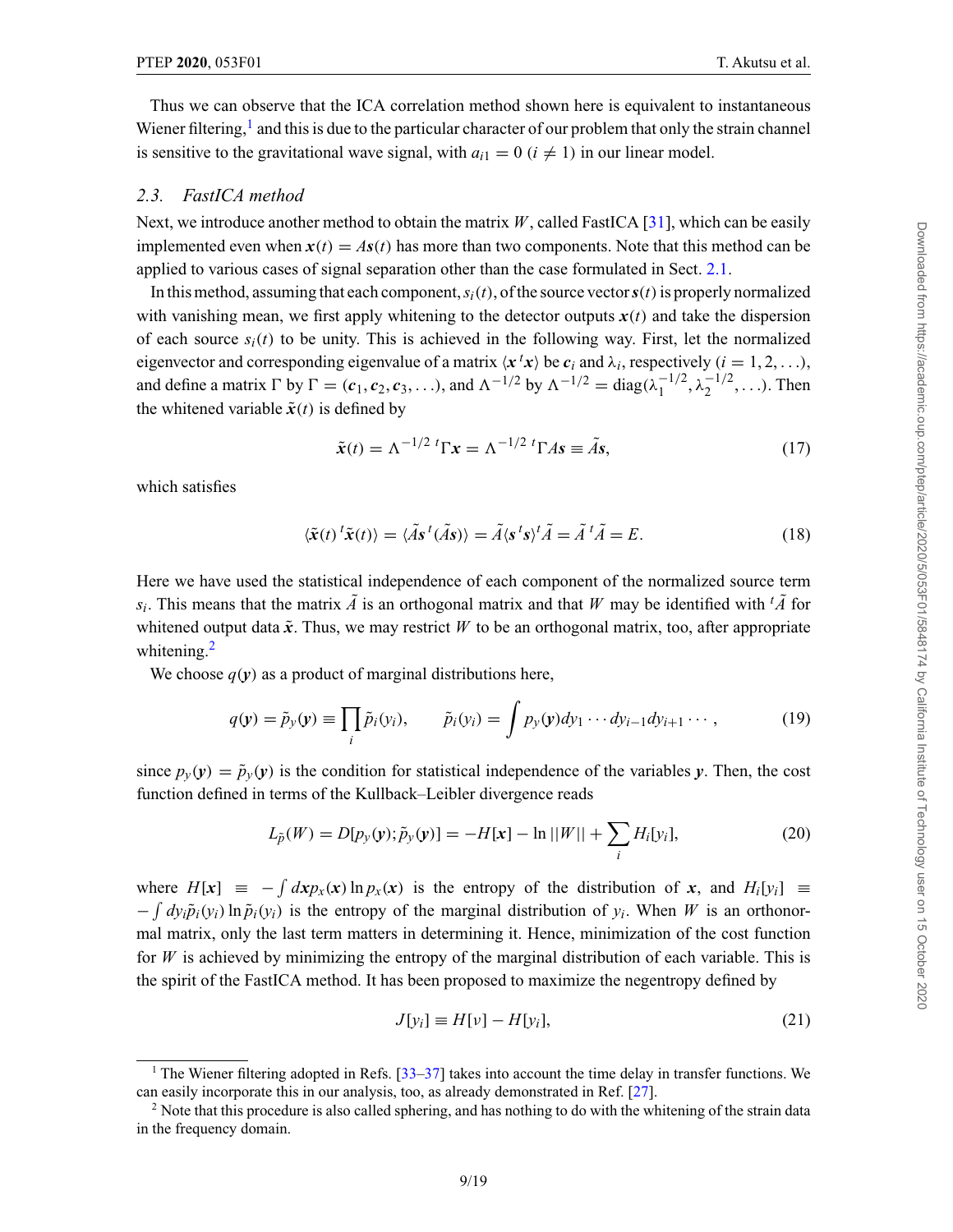<span id="page-9-0"></span>which is a positive semi-definite quantity, instead of the entropy itself. Here,  $\nu$  is a random Gaussian variable with vanishing mean and unit variance.

In order to achieve easier implementation of the method, however, we minimize a simpler cost function  $L(w_i)$  for each row vector  $w_i$  constituting the matrix W as  $W \equiv (w_1, w_2, \ldots)$ . Since W is an orthogonal matrix now, we find  $|w_i|^2 = 1$ , so the cost function may be defined as

$$
L(w_i) = \{ E[G(y_i)] - E[G(v)] \}^2 - \beta \left[ |w_i|^2 - 1 \right],
$$
\n(22)

where *G* is an appropriate nonquadratic function and  $\beta$  is a Lagrange multiplier. Minimization of Eq. (22) corresponds to solving the following equation:

$$
E[\tilde{\mathbf{x}}g({}^{t}\mathbf{w}_{i}\tilde{\mathbf{x}})] - \beta \mathbf{w}_{i} = 0, \qquad (23)
$$

where  $g(y) = G'(y)$ . FastICA solves for this equation, starting from an arbitrary initial choice of  $w_i$ , in terms of the Newton method.

#### **3. Analysis of iKAGRA data**

The initial engineering run of KAGRA without the cryogenic system was performed in March and April 2016 [\[32\]](#page-18-0). From the results of all the time series data that we analyzed, we report those of two particular datasets each of length 224 s. One starts from 20:15:11 UTC onApril 14, 2016, and the other starts from 01:01:35 UTC on April 17, 2016. For each dataset we calculated Pearson's correlation between the strain channel and each of 35 physical environmental monitor (PEM) channels. We found that almost all these channels in the latter (former) dataset strongly (weakly) correlated with the strain channel. We call the latter (former) the strongly (weakly) correlated data. The amplitude spectrum density (ASD) of the strain channel for each dataset is depicted in Fig. 1.

We chose two channels which showed large correlation with the strain channel for each dataset; these are listed in Table [1.](#page-10-0) For both datasets, channel 4724ch had the largest correlation with the strain. This channel is the output of the seismograph that observes vertical vibration installed at the end of the X arm, 4774ch and 4823ch are the outputs of the seismographs installed at the end of the Y arm, and they observe horizontal vibration orthogonal to each other.

We produced mock strain data by injecting sinusoidal continuous waves,

$$
s(t) = A\sin(2\pi ft),\tag{24}
$$



**Fig. 1.** Amplitude spectrum densities of the strain channels for two datasets. The ASD below 0.1 Hz for the strongly correlated data becomes much larger than that of the weakly correlated data. This means that the strongly correlated data is contaminated by seismic noise at lower frequencies.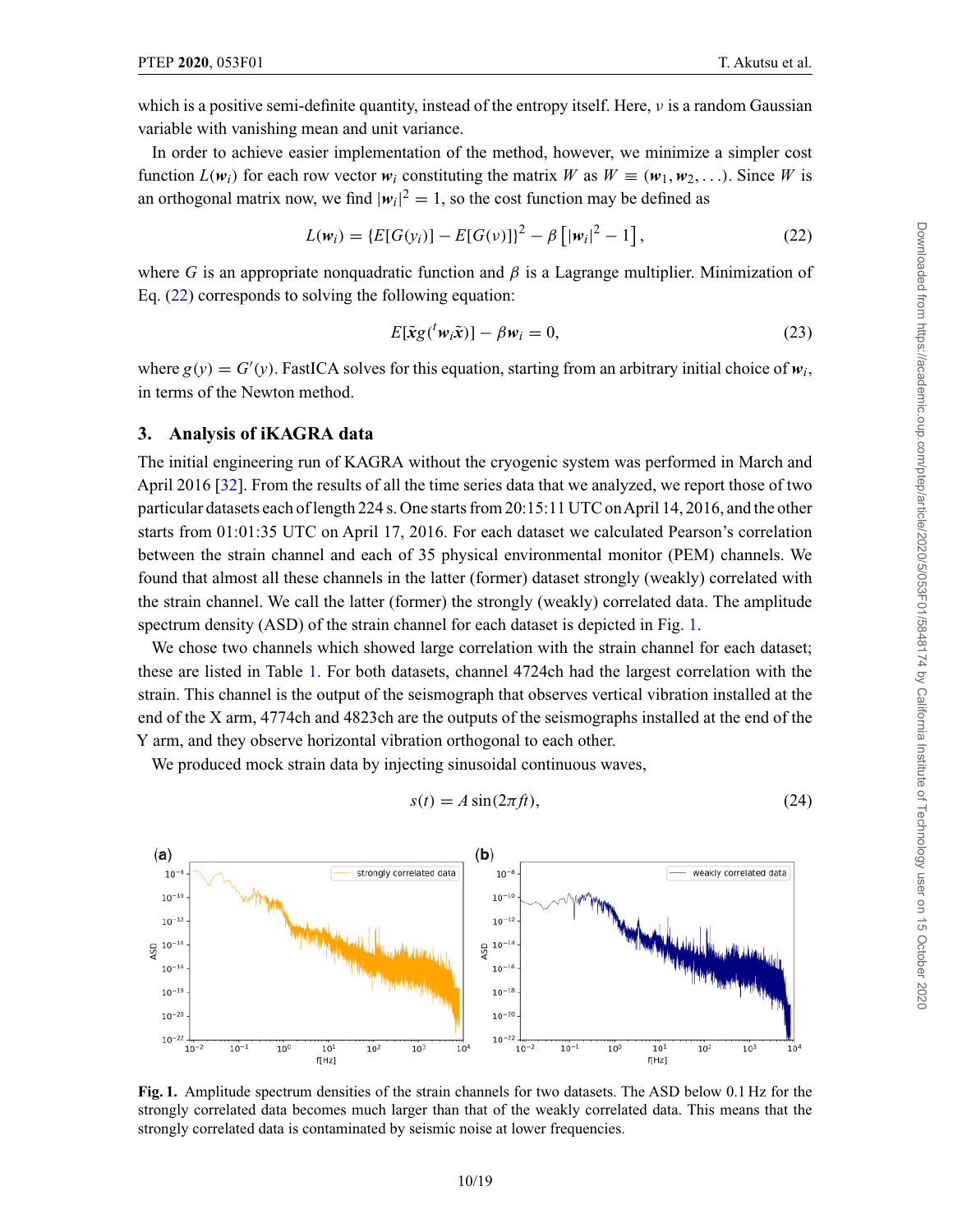<span id="page-10-0"></span>

| Dataset  | Channel                                          | Correlation coefficient |
|----------|--------------------------------------------------|-------------------------|
| Strongly | PEM-EX SEIS Z SENSINF OUT16 (4724ch)             | $-0.6409$               |
|          | correlated PEM-EY SEIS WE SENSINF OUT16 (4823ch) | 0.5892                  |
| Weakly   | PEM-EX SEIS Z SENSINF OUT16 (4724ch)             | 0.3078                  |
|          | correlated PEM-EY SEIS NS SENSINF OUT16 (4774ch) | $-0.2312$               |

**Table 1.** Correlation between PEM channels and strain.



**Fig. 2.** Signal-to-noise ratio for varying *f* with and without ICA using 4724ch for the strongly correlated dataset. The red line corresponds to the raw mock strain, while the green and blue lines are noise-removed data using the correlation method and FastICA, respectively.

into the strain channel, and applied the two ICA methods introduced in the previous section to this mock data and those environmental channels.

We utilized the Python implementation of FastICA from scikit-learn.<sup>3</sup> We found that the results often depend on the initial conditions where the Newton method is started. To mitigate this, we generated at most 30 realizations in parallel and chose the one giving the highest signal-to-noise ratio (SNR).

### *3.1. Global performance*

First, we analyze how the SNR changes before and after noise separation by ICA for mock data with varying frequencies *f*. We performed matched filter (MF) analysis on both the raw mock strain data and the noise-removed data in terms of the two ICA methods using 4724ch as an environmental channel. For various  $f$  of the injected signal in Eq.  $(24)$ , we calculated the SNR by applying an MF with the same frequency as the injected signal. We simultaneously plotted the results against the data before and after ICA to assess the global performance of ICA. For the strongly correlated data, the results are shown in Fig. 2.

<sup>3</sup> https://scikit-learn.org/stable/.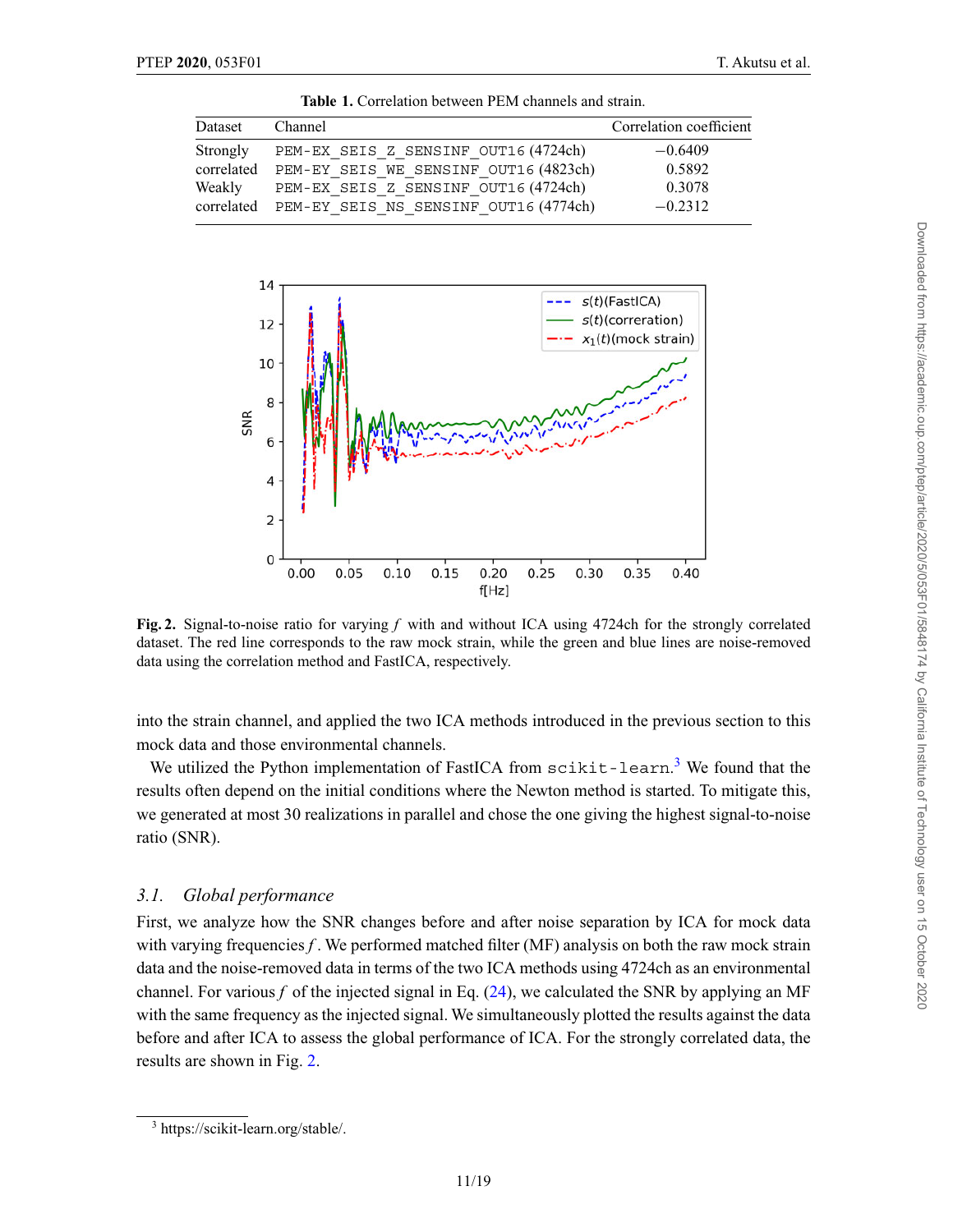In this dataset, the strain had a larger amplitude than in the other dataset, and we set  $A = 9 \times 10^{-10}$ . As one can see from Fig. [2,](#page-10-0) the SNRs are homogeneously enhanced by ICA for  $f \gtrsim 0.1$  Hz. The correlation method enhances the SNR more than FastICA. However, there are anomalous peaks at frequencies of 0.01 Hz and 0.04 Hz. As shown in Fig. [1\(](#page-9-0)a), even in the absence of injection the strain channel has a large amplitude at these frequencies, which is predominantly contributed by seismic noise. We also found that their oscillation phases are more or less stable during the time period we analyzed. Such noise is difficult to distinguish from our sinusoidal signal waveform and hence yields a large SNR for the mock strain, as shown in Fig. [2.](#page-10-0) This, however, indicates that by removing the contribution of the noise, the SNR can possibly be reduced rather than enhanced, provided the injected signal is moderate. This is actually realized in the analysis based on the correlation method, as seen in Fig. [2.](#page-10-0)

On the other hand, in the case of FastICA, the reduction of SNR is not seen. This is solely due to our implementation, which tries to increase the SNR as much as possible, as mentioned before. In that sense, around the 0.01 Hz and 0.04 Hz peaks, the blue line in Fig. [2](#page-10-0) corresponds to the SNR of the separated noise.

Apart from these low frequencies contaminated by seismic noise, we find that ICA improves SNR significantly throughout the entire frequency range with  $f \geq 0.1$  Hz. However, based on these considerations, it is deduced that ICA works even near the peak due to seismic noise.

For the weakly correlated data, the results are shown in Fig. [3.](#page-12-0) The amplitude of the strain in this time period is moderate, and we set  $A = 3 \times 10^{-11}$ . As is seen in Fig. [3,](#page-12-0) the SNR of the data with ICA is higher than the mock data in several frequency ranges. Comparing FastICA with the correlation method, the correlation method has fewer frequencies where the SNR falls below that of the mock data.

As for the weakly correlated data, 4774ch had the second highest correlation with the strain. If we use 4774ch instead of 4724ch as the environmental data, the result changes as shown in Fig. [4.](#page-12-0) Compared with 4724ch (Fig. [3\)](#page-12-0), the frequency region where the SNR rises is different. As a whole, the improvement of SNR is less significant, which is a natural result considering that the correlation coefficient of 4774ch is smaller than that of 4724ch.

# *3.2. Parameter estimation for strongly correlated data*

#### *3.2.1. Two-channel ICA*

Next, we perform parameter estimation using the strongly correlated data to examine whether ICA can recover the correct parameters of injected signals.We injected the sinusoidal waveform in Eq. [\(24\)](#page-9-0) with  $f = 0.125$  Hz and  $A = 1.3 \times 10^{-9}$ . We applied MF analysis to search for the frequency with the highest SNR, which corresponds to the maximum likelihood estimation of the parameter. We compare how the result of parameter estimation changes before and after ICA and by how much the SNR changes.

Figure [5](#page-13-0) depicts the SNR before and after applying ICA. In this case, we can see the effect of seismic noise directly. By ICA with 4724ch, the SNR at *f* ∼ 0.01 Hz is reduced and that at the injected frequency  $f = 0.125$  Hz is successfully enhanced. From this result, we deduce that 4724ch is highly correlated to the 0.01 Hz peak. On the other hand, the peak of 0.04 Hz is still higher, which turned out to be correlated to 4823ch, which had the second largest correlation with the strain, as we will see below.

Downloaded from https://academic.oup.com/ptep/article/2020/5/053F01/5848174 by California Institute of Technology user on 15 October 2020 Downloaded from https://academic.oup.com/ptep/article/2020/5/053F01/5848174 by California Institute of Technology user on 15 October 2020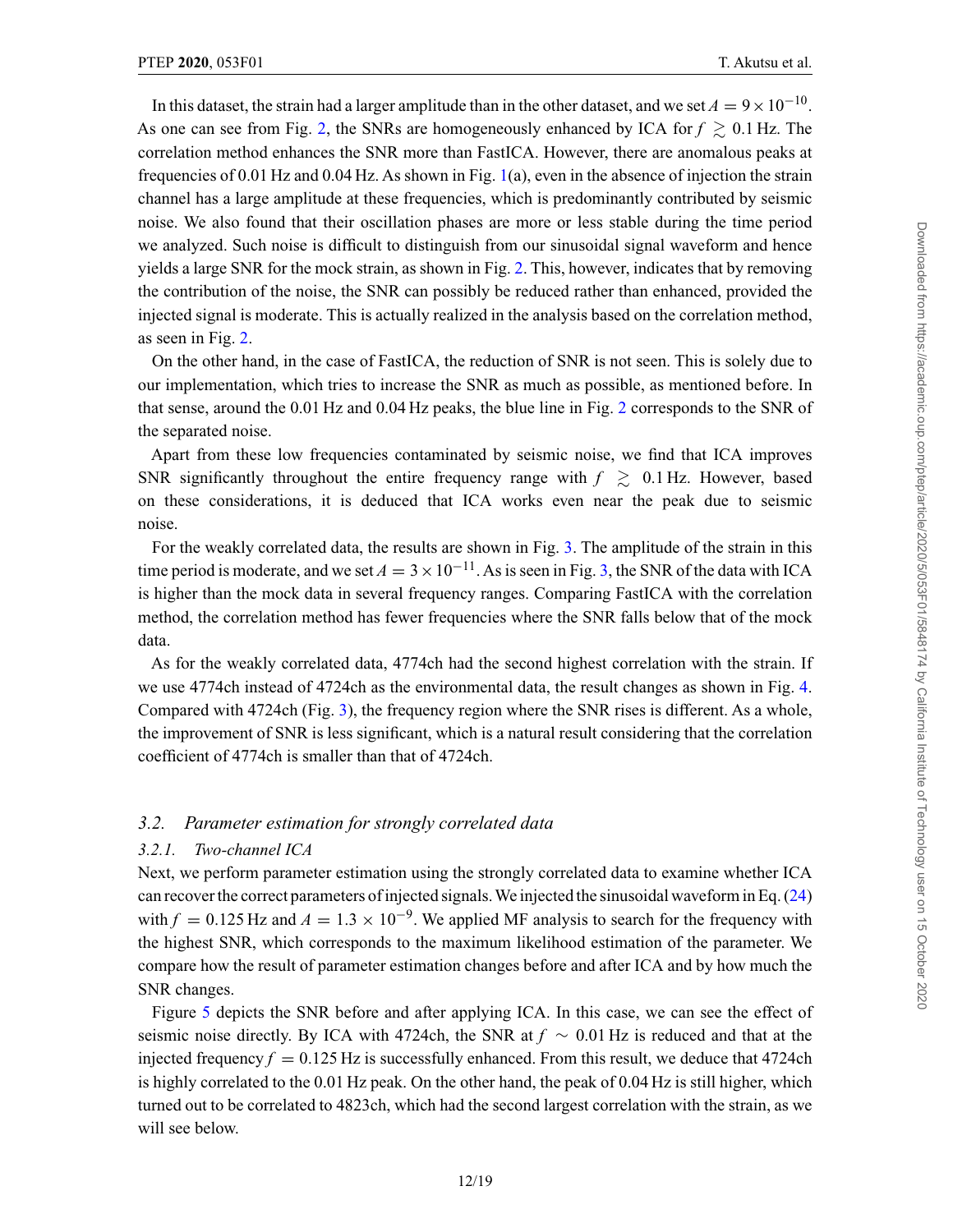<span id="page-12-0"></span>

**Fig. 3.** As Fig. [2](#page-10-0) but for the weakly correlated dataset.



**Fig. 4.** As Fig. 3 but using 4774ch.

### *3.2.2. Multiple-channel ICA*

As seen in Sect. [3.1,](#page-10-0) the correlation method shows more stable performance than FastICA, although it is much simpler. This method can be generalized to multi-channel analysis. As a first step to this, we investigate here the effectiveness of three-component analysis, which we developed in Sect. [2.2,](#page-6-0) including two PEM channels which strongly correlated with the strain. For this purpose we have used mock data including the same signal waveform as in the previous subsection, and applied the three-component correlation method to this mock data on 4724ch and 4823ch.

The result is shown in Fig. [6,](#page-13-0) which also shows the results of two-component analysis in which we used 4724ch and 4823ch respectively. The green and black lines correspond to the cases where noises are removed using one PEM channel. While the 0.01Hz peak was reduced by using 4724ch, the 0.04Hz peak was reduced by using 4823ch. However, both peaks cannot be reduced when we use only one PEM channel. The data with ICA using two PEM channels (cyan line) has much higher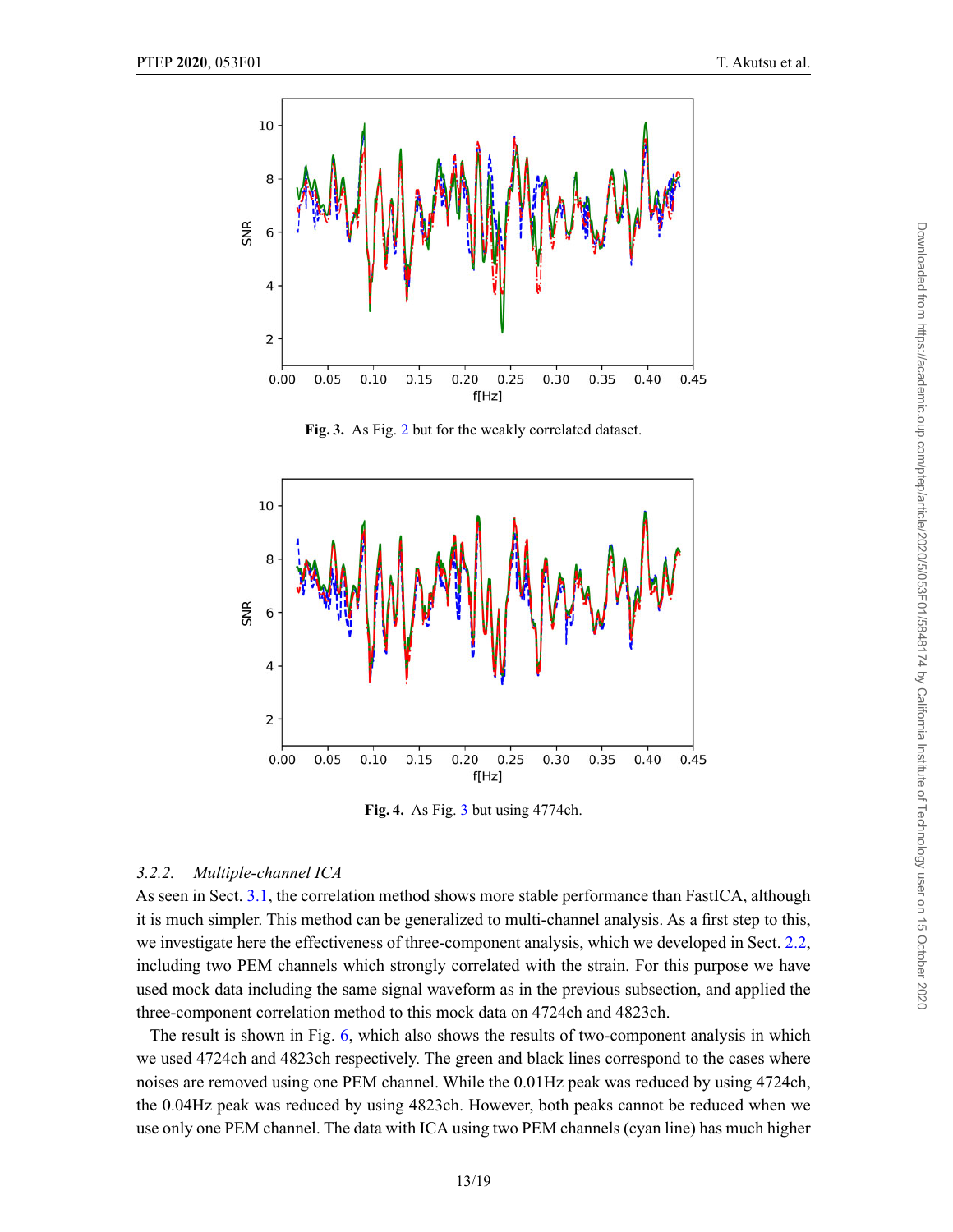<span id="page-13-0"></span>

**Fig. 5.** Parameter estimation with fiducial frequency  $f = 0.125$  Hz. The lines are the same as in Fig. [2.](#page-10-0)



**Fig. 6.** Parameter estimation with multiple-channel ICA (correlation method).

SNR than the data with ICA using only one PEM channel. In addition, we successfully reduced both 0.01Hz peak and 0.04Hz peak. This result suggests that by combining many environmental channels we can effectively remove noises with various characteristic frequencies.

As explained in Sect. [2.3,](#page-8-0) FastICA can be easily implemented even when there are more than two components. We applied FastICA to the mock data on 4724ch and 4823ch simultaneously. Here, the mock data included the same sinusoidal signal as in the previous section. The result is shown in Fig. [7.](#page-14-0)

As compared to Fig. 5, the SNR at the fiducial frequency is much higher than the case where only 4724ch was used. In addition, its value is close to that for the three-component correlation method (10.60 for FastICA, 10.89 for the correlation method). This result suggests that the use of multiple environmental channels can also enhance the effect of FastICA noise separation. However,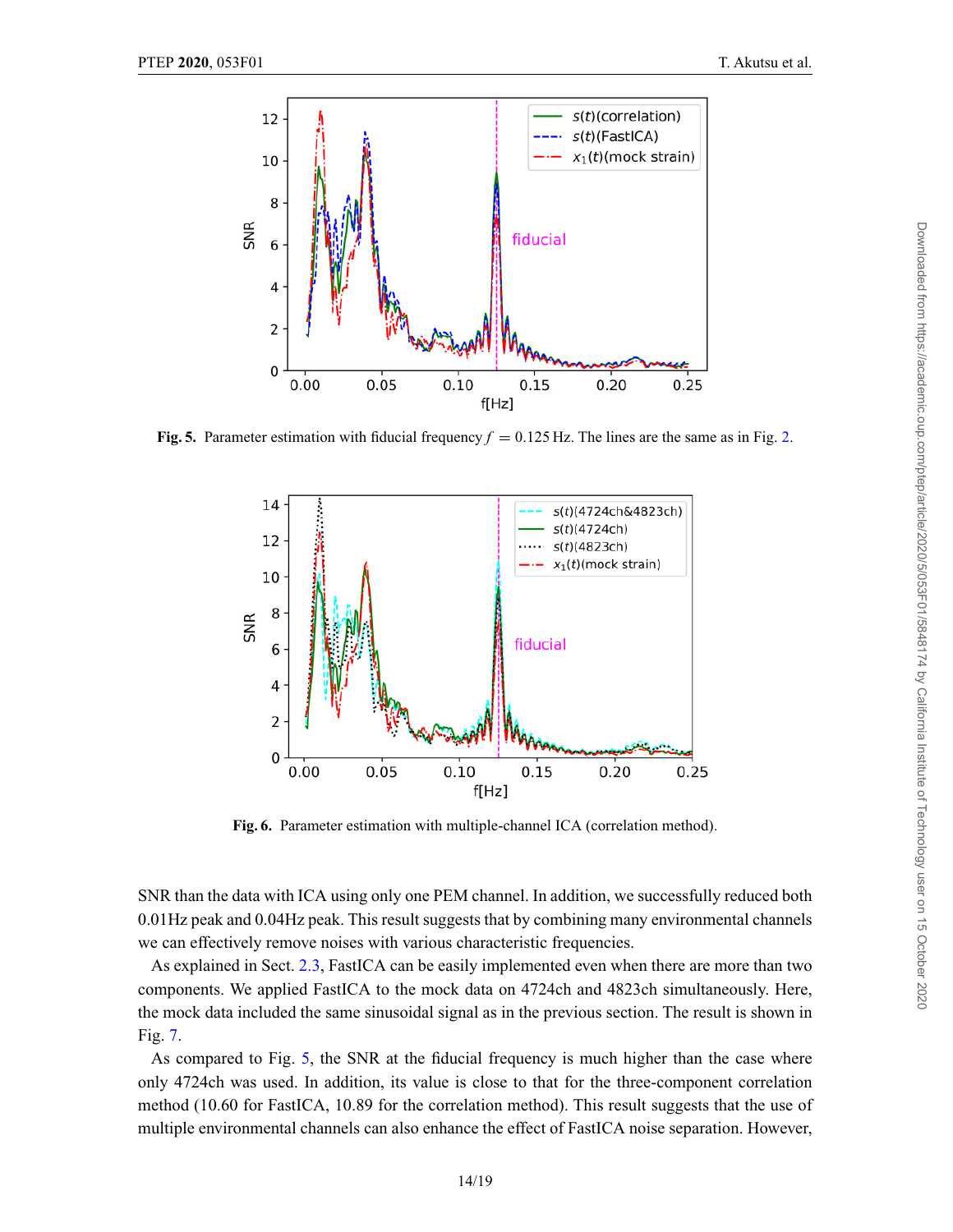<span id="page-14-0"></span>

**Fig. 7.** Parameter estimation with multiple-channel ICA (FastICA).



**Fig. 8.** Parameter estimation for the weakly correlated data with the fiducial frequency  $f = 0.227$  Hz.

compared to the three-component correlation method, we may have to make several trials of threechannel FastICA to obtain the best result. This indicates that the correlation method is more effective than FastICA for this dataset.

# *3.3. Parameter estimation for weakly correlated data*

We also perform parameter estimation for weakly correlated data. Here, we used 4724ch as an environmental channel. From Fig. [3,](#page-12-0) ICA using 4724ch is most effective for  $f = 0.227$  Hz with this dataset. We injected a sinusoidal wave signal with  $f = 0.227$  Hz and  $A = 3 \times 10^{-11}$ . Again, we applied MF to search for the frequency with the highest SNR. The result is depicted in Fig. 8, where the red line represents the SNR calculated with the raw mock strain, and the green and blue lines correspond to the strain with noise removed by the correlation method and FastICA, respectively. An enlarged figure of the fiducial  $(f = 0.227 \text{ Hz})$  area is shown in Fig. 8(b). As one can see, in the case of the raw mock strain, the position of the SNR peak deviates from the fiducial one. On the other hand, after applying ICA, the SNR is increased and the peak is found at the correct frequency.

Next, we applied multiple-channel ICA to this data using 4724ch and 4774ch. Here, we used the correlation method. Figure [9](#page-15-0) depicts the results of the analysis. An enlarged figure of the fiducial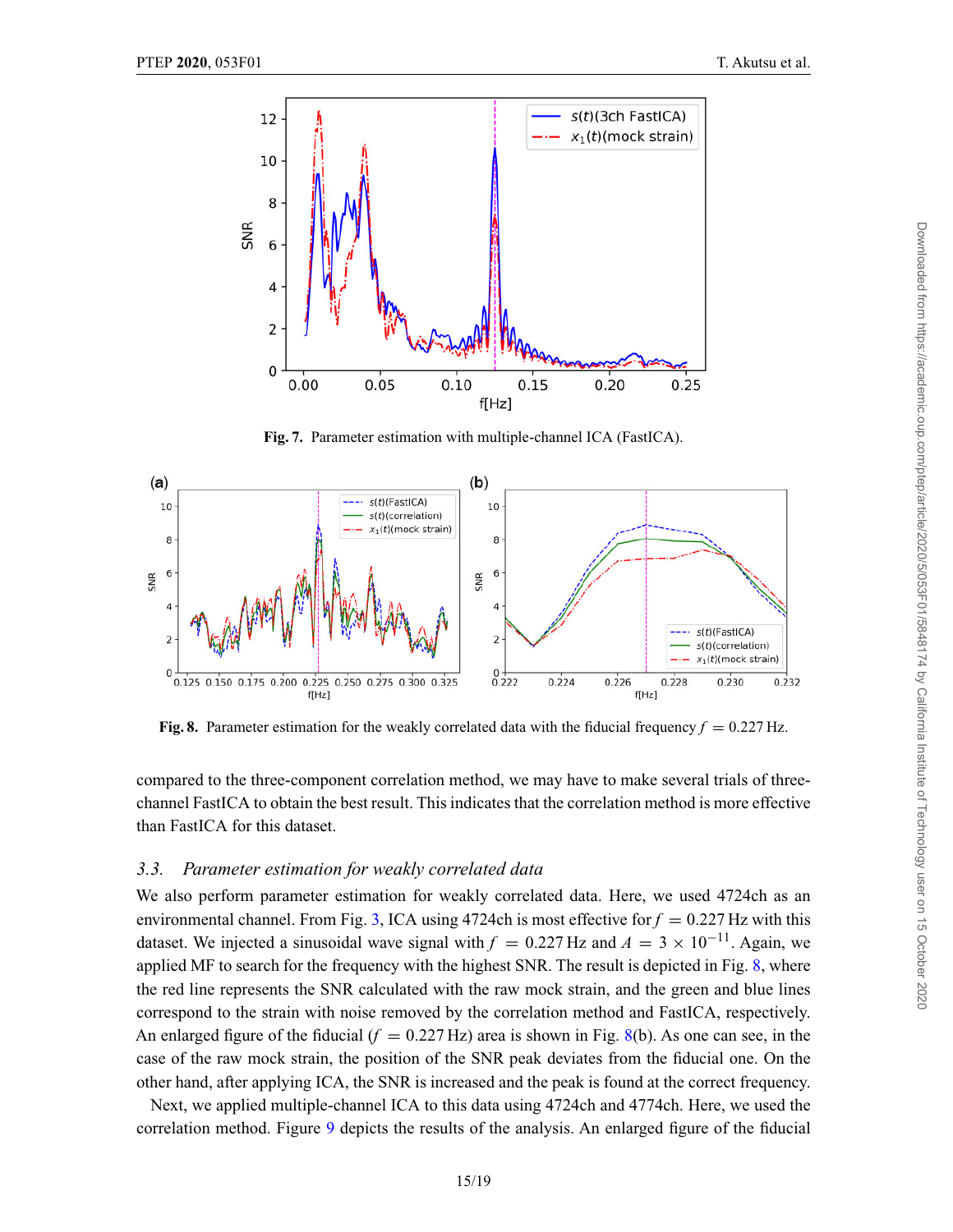<span id="page-15-0"></span>

**Fig. 9.** Parameter estimation with multiple-channel ICA (correlation method).

area is shown in Fig. 9(b). The green and black lines correspond to the data with ICA using one PEM channel. When using only 4774ch, the enhancement of the SNR is small and the SNR peak still deviates from the fiducial frequency. However, the data with ICA using two channels has a slightly higher SNR at the correct frequency than the data with ICA using only 4724ch. This result for the weakly correlated data also supports our expectation that the effect of ICA can be enhanced by combining many environmental channels.

# **4. Discussion**

In Sect. [3](#page-9-0) we showed the performance of ICA as a method of non-Gaussian noise subtraction for gravitational wave data. Both ICA methods, namely the correlation method and FastICA, subtracted a portion of the seismic noise. However, the correlation method shows better performance than FastICA in most cases. In this section we consider the reason why this difference appears.

We use the same notation as in Sect. [2,](#page-4-0)  $x_1(t)$  being the strain channel and  $x_i(t)$  ( $i = 2, \ldots, n$ ) the other environmental channels. As discussed in Sect. [2.1,](#page-5-0) the data from these channels can be written in the following form:

$$
x_1(t) = h(t) + n(t) + \sum_{j=2}^{n} a_{1j} s_j(t),
$$
  

$$
x_i(t) = \sum_{j=2}^{n} a_{ij} s_j(t).
$$
 (25)

Here,  $s_i(t)$  ( $i = 2, \ldots, n$ ) are environmental noise that can be measured by the PEM channels  $x_i(t)$ , and  $n(t)$  collectively represents the noise of the strain channel to which these PEM channels are insensitive. Let us transform  $x_1$  as

$$
\tilde{x}_1 = x_1 + \sum_{j=2}^{n} b_{1j} x_j \tag{26}
$$

in order to satisfy  $\langle \tilde{x}_1 x_i \rangle = 0$  ( $i = 2, ..., n$ ). This condition can be expanded as

$$
\langle \tilde{x}_1(t)x_i(t) \rangle = \left\langle \left( h(t) + \sum_{j=2}^n a_{1j} s_j(t) + \sum_{j=2}^n b_{1j} \sum_{l=2}^n a_{jl} s_l(t) \right) \sum_{k=2}^n a_{ik} s_k(t) \right\rangle
$$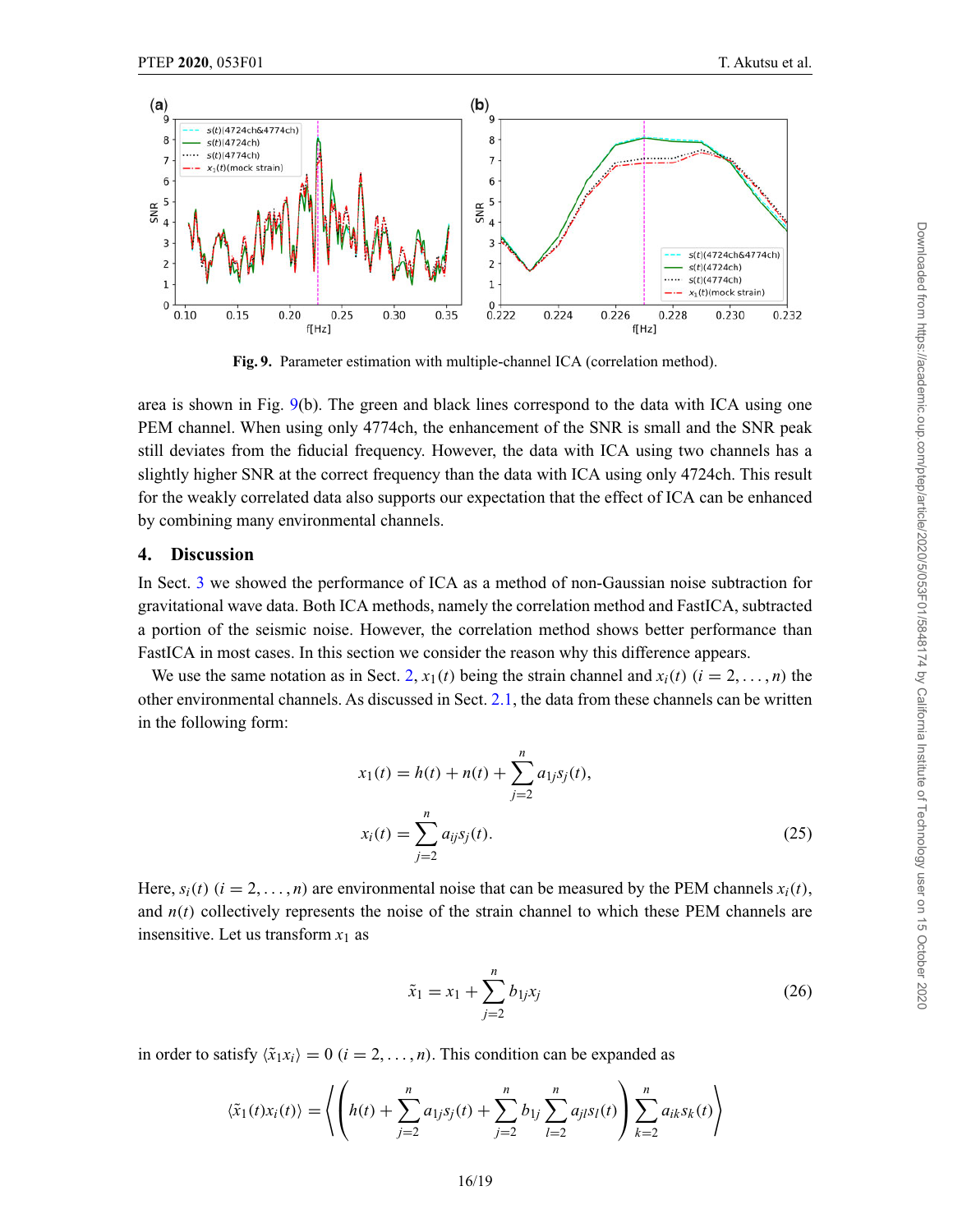$$
= \sum_{j=2}^{n} a_{1j} a_{ij} + \sum_{j=2}^{n} b_{1j} \sum_{k=2}^{n} a_{jk} a_{ik} = 0, \qquad (27)
$$

<span id="page-16-0"></span>where we have used  $\langle s_i s_j \rangle = \delta_{ij}$  as in Sect. [2.3.](#page-8-0) From this equation we obtain

$$
b_{1j} = \sum_{i=2}^{n} a_{1i} a_{ij}^{-1},
$$
\n(28)

with  $j = 2, \ldots, n$ . Note that  $a_{ij}^{-1}$  is the inverse matrix of  $a_{ij}$  ( $i, j = 2, \ldots, n$ ), which is an  $(n-1) \times (n-1)$ partial matrix of the mixing matrix  $A = (a_{ij})_{1 \le i,j \le n}$ . By substituting this into Eq. [\(26\)](#page-15-0), we obtain

$$
\tilde{x}_1 = x_1 + \sum_{i=2}^n b_{1i}x_i
$$
  
=  $h(t) + n(t) + \sum_{i=2}^n a_{1i}s_i(t) + \sum_{i=2}^n \sum_{j=2}^n \sum_{l=2}^n a_{1j}a_{jl}^{-1}a_{il}s_l(t)$   
=  $h(t) + n(t) + \sum_{i=2}^n a_{1i}s_i(t) - \sum_{j=2}^n \sum_{l=2}^n a_{1j}\delta_{jl}s_l(t)$   
=  $h(t) + n(t) + \sum_{i=2}^n a_{1i}s_i(t) - \sum_{j=2}^n a_{1j}s_j(t) = h(t) + n(t),$  (29)

which shows that all environmental noise  $s_i$ , measurable by the PEM channels, are removed from  $\tilde{x}_1$  just by imposing  $\langle \tilde{x}_1 x_i \rangle = 0$  (*i* = 2, ..., *n*). In other words, when we consider auxiliary channels which are not sensitive to gravitational waves, and their target noise affects the strain linearly and additively, we can obtain the independent component  $h(t)$  by the transformation in Eq. [\(26\)](#page-15-0) which eliminates the two-point correlation between the strain and those channels. Although we have not given a concrete expression for the transformation in Eq. [\(26\)](#page-15-0),  $\langle \tilde{x}_1 x_i \rangle = 0$  is naturally achieved by the correlation method, which is analogous to Gram–Schmidt orthogonalization. Thus, we find that the correlation method is the optimal filter for linearly coupled noise with  $a_{i1} = 0$ .

On the other hand, FastICA maximizes negentropy after the whitening, which makes  $\langle \tilde{x}_1 x_i \rangle = 0$ without using the condition  $a_{i1} = 0$  ( $i \neq 1$ ). Since we do not recover this property in general even after maximizing the negentropy, FastICA tends to show less enhancement of SNR than the optimal correlation method for most cases in our analysis. This illustrates the importance of incorporating the characteristic features of the system as much as possible before applying ICA.

However, the above discussion is only the case where linearly coupled noise with  $a_{i1} = 0$  is concerned. For real observational data there will be much more complicated mixing such as nonlinear coupling of the noise, and we might need a formulation of ICA which treats general mixing of signals. In that sense, it is noteworthy that FastICA, which is formulated without any assumption like  $a_{i1} = 0$ , also shows enhancement of the SNR and improvement of the performance with multi-environmental channels to some extent.

# **5. Conclusions**

We have demonstrated the usefulness of ICA in gravitational wave data analysis in application to the iKAGRA strain and environmental channels. Assuming continuous waves as input signals, we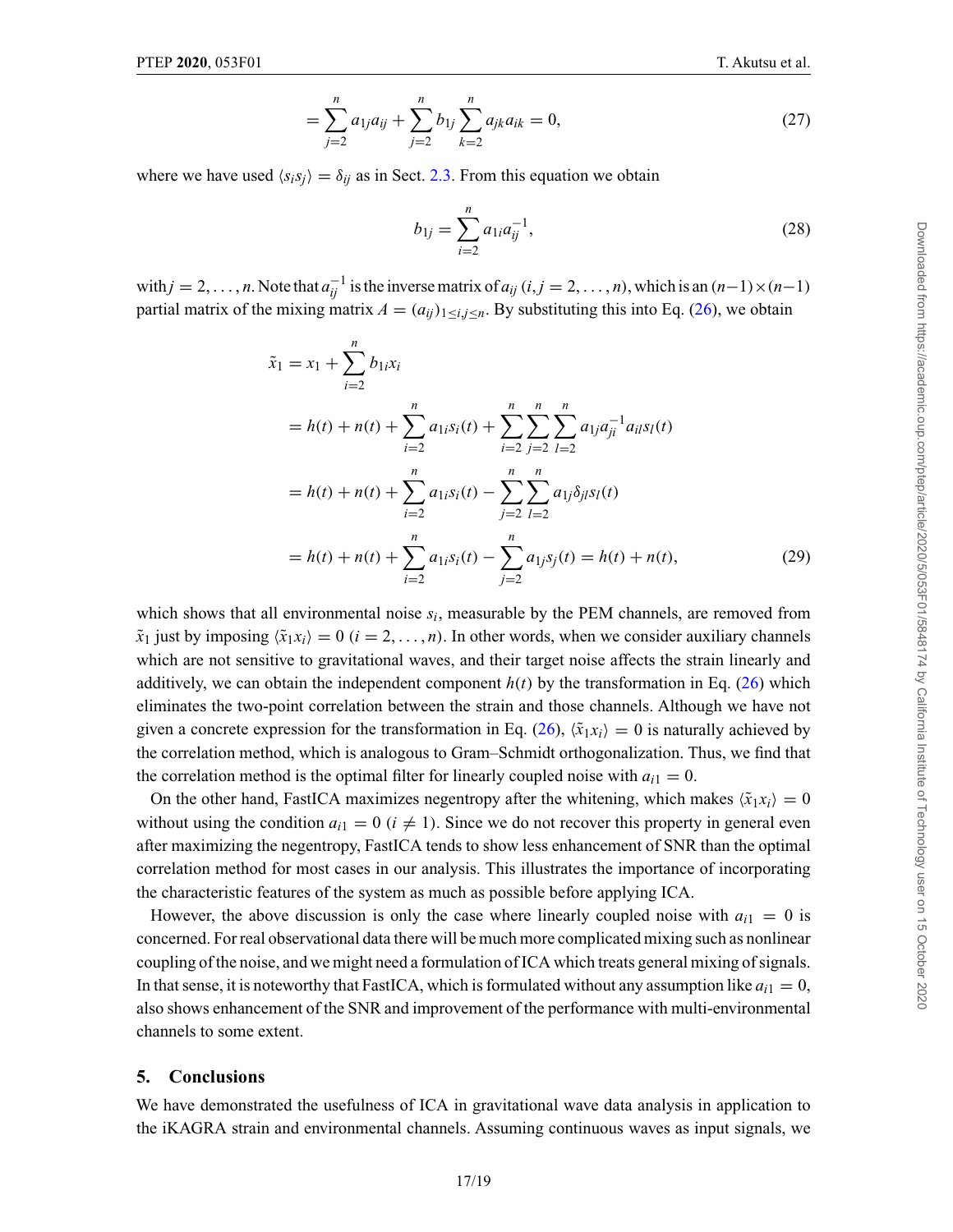<span id="page-17-0"></span>have shown that ICA can enhance SNR, in particular when the strain channel has a large correlation with the environmental ones. Moreover, we have shown that ICA can correctly recover the input frequencies in parameter estimation. We have also found that combining multiple environmental channels can enhance the effect of ICA to improve SNR.

There are, however, a number of limitations in the analysis presented here because the iKAGRA data contains more low-frequency modes than wanted due to the simplified vibration isolation system compared with the full design specification which will be realized with bKAGRA [\[39\]](#page-18-0), and the iKAGRA configuration was not equipped with environmental monitors that measure hectohertz frequencies. Hence, we had to concentrate on relatively lower frequency components as the first step of application of ICA to real data analysis of laser interferometers.

Another limitation is that we have restricted to the case where all the environmental noise that can be measured by the PEM channels under consideration act on the strain channel linearly and additively, without incorporating nonlinear couplings. In this particular situation, we have shown that the Gram–Schmidt decorrelation approach, or the instantaneous Wiener filtering which we dubbed the correlation method, gives the optimal result of environmental noise removal as an implementation of ICA. However, ICA can be used even in the case where noise of different origin is nonlinearly coupled to affect the strain channel as demonstrated in Ref. [\[27\]](#page-18-0). This is one of the merits of ICA that is absent from other methods. We could not perform such an analysis here due to the limitation of available PEM channels. We plan to return to this issue when the full cryogenic configuration of bKAGRA starts operation with more PEM channels.

#### **Acknowledgements**

This work was supported by MEXT, thre Japan Society for the Promotion of Science (JSPS) Leading-edge Research Infrastructure Program, JSPS Grant-in-Aid for Specially Promoted Research 26000005, JSPS Grantin-Aid for Scientific Research on Innovative Areas 2905 nos. JP17H06358, JP17H06361, and JP17H06364, JSPS Core-to-Core Program A, Advanced Research Networks, JSPS Grant-in-Aid for Scientific Research (S) 17H06133, the joint research program of the Institute for Cosmic Ray Research, University of Tokyo in Japan, National Research Foundation (NRF) and Computing Infrastructure Project of KISTI-GSDC in Korea, Academia Sinica (AS),AS Grid Center (ASGC), and the Ministry of Science and Technology (MoST) in Taiwan under grants including AS-CDA-105-M06, the LIGO project, and the Virgo project. This paper carries JGW Document Number JGW-P1910218. Jun'ya Kume is supported by a research program of the Leading Graduate Course for Frontiers of Mathematical Sciences and Physics (FMSP). This work was partially supported by JSPS KAKENHI Grant-in-Aid for Scientific Research No. 15H02082 (Jun'ichi Yokoyama, Yosuke Itoh, and Toyokazu Sekiguchi).

# **References**

- [1] B.P. Abbott et al. [LIGO Scientific Collaboration and Virgo Collaboration], Phys. Rev. Lett. **116**[, 061102 \(2016\).](https://doi.org/10.1103/PhysRevLett.116.061102)
- [2] Y. Aso, Y. Michimura, K. Somiya, M. Ando, O. Miyakawa, T. Sekiguchi, D. Tatsumi, and H. Yamamoto [KAGRA Collaboration], Phys. Rev. D **88**[, 043007 \(2013\).](http://dx.doi.org/10.1103/PhysRevD.88.043007)
- [3] Y. Hagihara, N. Era, D. Iikawa, and H. Asada, Phys. Rev. D **98**[, 064035 \(2018\)](http://dx.doi.org/10.1103/PhysRevD.98.064035) [\[arXiv:1807.07234](http://www.arxiv.org/abs/1807.07234) [gr-qc]] [\[Search](http://www.inspirehep.net/search?p=find+EPRINT+1807.07234) [INSPIRE\]](http://www.inspirehep.net/search?p=find+EPRINT+1807.07234).
- [4] B. P. Abbott et al. [KAGRA and LIGO Scientific and VIRGO Collaborations], Living Rev. Rel. **21**[, 3 \(2018\)](https://doi.org/10.1007/s41114-018-0012-9) [\[arXiv:1304.0670](http://www.arxiv.org/abs/1304.0670) [gr-qc]] [\[Search](http://www.inspirehep.net/search?p=find+EPRINT+1304.0670) [INSPIRE\]](http://www.inspirehep.net/search?p=find+EPRINT+1304.0670).
- [5] L. S. Finn, Phys. Rev. D **46**[, 5236 \(1992\).](http://dx.doi.org/10.1103/PhysRevD.46.5236)
- [6] J. Yokoyama, Proc. Japan Acad. B **90**[, 422 \(2014\).](http://dx.doi.org/10.2183/pjab.90.422)
- [7] B. P. Abbott et al. [LIGO Scientific Collaboration and Virgo Collaboration] Class. Quantum Grav. **37**[, 055002 \(2020\)](https://doi.org/10.1088/1361-6382/ab685e) [\[arXiv:1908.11170](http://www.arxiv.org/abs/1908.11170) [gr-qc]] [\[Search](http://www.inspirehep.net/search?p=find+EPRINT+1908.11170) [INSPIRE\]](http://www.inspirehep.net/search?p=find+EPRINT+1908.11170).
- [8] M. Zevin et al., Class. Quantum Grav. **34**[, 064003 \(2017\)](http://dx.doi.org/10.1088/1361-6382/aa5cea) [\[arXiv:1611.04596](http://www.arxiv.org/abs/1611.04596) [gr-qc]] [\[Search](http://www.inspirehep.net/search?p=find+EPRINT+1611.04596) [INSPIRE\]](http://www.inspirehep.net/search?p=find+EPRINT+1611.04596).